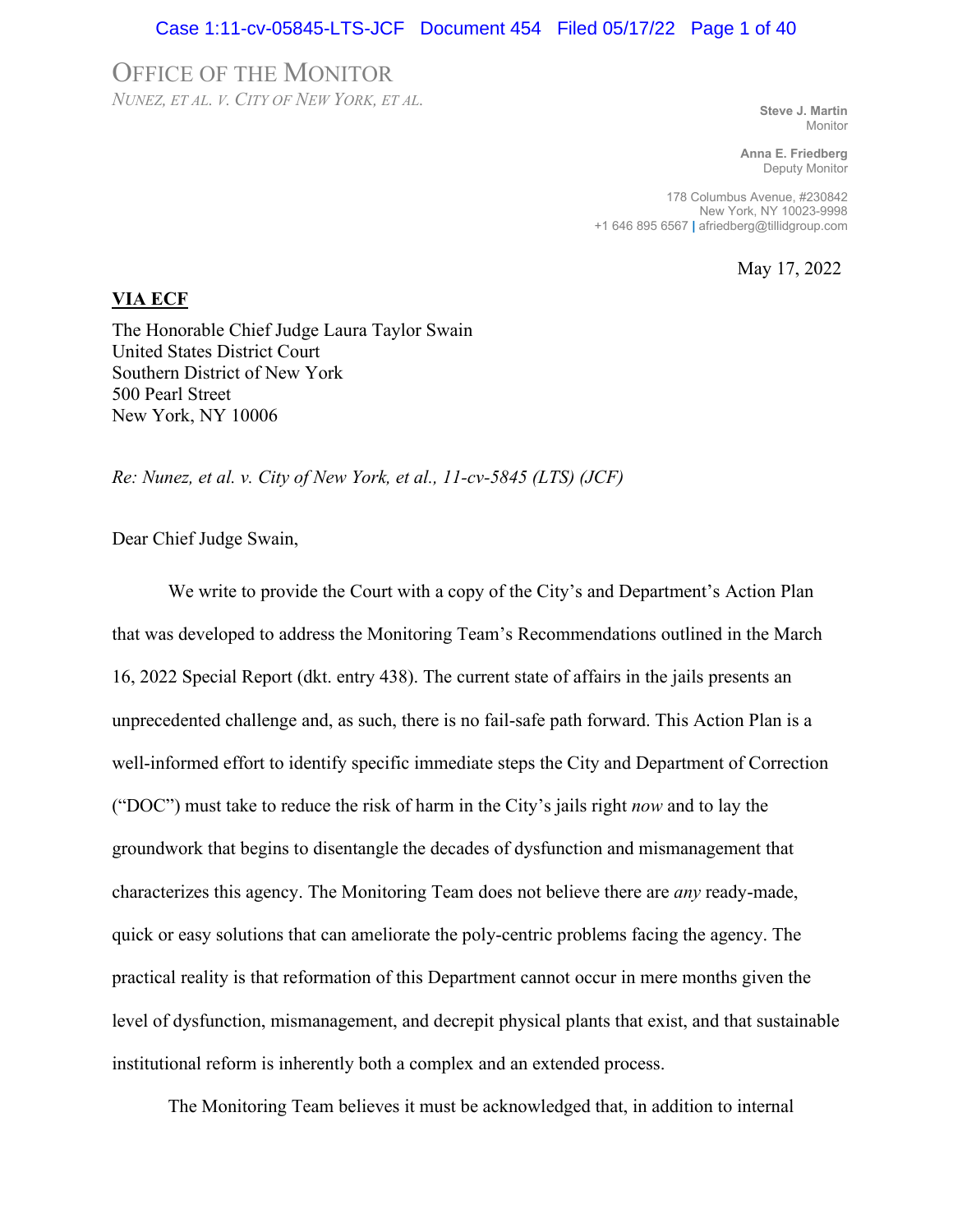### Case 1:11-cv-05845-LTS-JCF Document 454 Filed 05/17/22 Page 2 of 40

mismanagement and dysfunction, the jails suffer the consequences of a variety of dysfunctions that reside in other entities outside of the City's and Department's control. An example of these consequences is clearly illustrated by the long case processing times for large numbers of people in custody. As of May 2, 2022, 1,538 people (approximately 28% of the population) have been in custody for over one year, and 278 people have been in custody for over three years. It is very notable that this group of incarcerated individuals are significantly over-represented in acts of violence and incidences involving uniform staff use of force during their long stays in DOC custody. These long lengths of stay are the result of decisions made and barriers (not the least of which is COVID) among other justice system actors, but the Department—to say nothing of the people who are languishing in the jails—bear the brunt of these external dysfunctions on a daily basis. The Monitoring Team implores the City, the local District Attorney's Offices, and the Office of Court Administration to work collaboratively and creatively to address this case backlog.

### *Current State of Affairs*

The conditions in the jails continue to be of grave concern, as outlined in the March 16, 2022 Special Report. Because these conditions remain so severe and potentially life-threatening, the Action Plan's initial focus is on initiatives and strategies that have a direct impact on these conditions. The Monitoring Team's recent assessment, including on-site inspections of the jails last week, has suggested that the Commissioner's Emergency Action Plan at RNDC is having an impact. These plans appear to have been implemented with fidelity and early results suggest their effectiveness in reducing the level of fear among staff and people in custody, in recovering a large volume of contraband (particularly drugs and weapons), and in a significant reduction in the number of stabbing and slashings. It is also worth noting that the Department's updates to the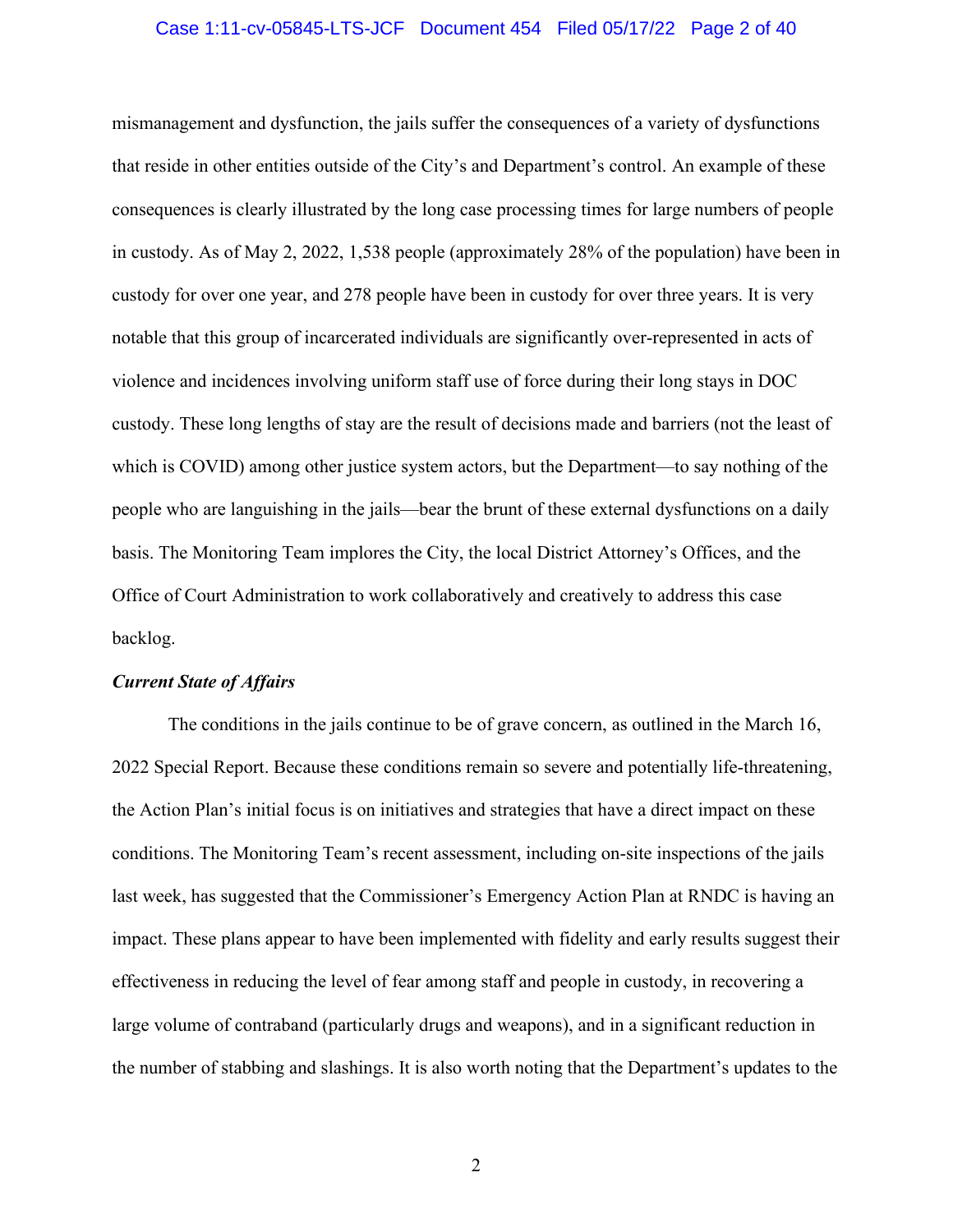### Case 1:11-cv-05845-LTS-JCF Document 454 Filed 05/17/22 Page 3 of 40

Monitoring Team on the conditions at RNDC revealed thoughtful preparation, included a diversity of perspectives, and featured objective data to fortify the qualitative perceptions of the strengths and challenges of the approach. While these steps alone are not sufficient to fully ameliorate the unsafe conditions at RNDC, the actions are critically needed and the fact that the Department has taken them reflects real measurable progress toward achieving a reduction in harm to incarcerated individuals and Staff.

Along with the RNDC Emergency Plan, the Department and the City have recently taken several actions that suggest a new willingness to address bureaucratic obstacles and a new level of creative thinking in crafting solutions to the deeply entrenched dysfunction. While several actions in the early days of the current administration's tenure were cause for concern (*i.e.*, termination of the Disciplinary Manager without a *bona fide* reason and a concerning lack of transparency), as discussed in more detail in the section below, the City and the Department have since taken concrete steps to address some of the deeply entrenched dysfunction in the Department. A few examples of the concrete and substantive steps taken:

- **Revamped Leadership Structure**: The Commissioner has created a new leadership structure that will bring in external correctional expertise to lead the Department's Security, Staffing, and Facility Operations management and provide support to each Command. Certain keys posts have been filled and active recruitment to fill the other posts is underway.
- **Focus on Security Initiatives**: There is an increased focus on security initiatives. Increased Tactical Search Operations and Strategic Response Teams to address security concerns in the facilities with the most violence have been instituted – recovering over 2,200 contraband weapons.
- **Combatting Staff Absenteeism**: For the first time since the staffing crisis began in August of 2021, there has been an appreciable and sustained reduction in the number of staff out on sick leave. At the time the crisis began, approximately 1,530 staff members were out sick; this number ballooned to 2,500 staff members by the end of last year. The numbers quickly dropped back down to about 1,500 staff members in January 2022. Since then, the numbers out on sick leave have continued to drop and now approximately 1,100 staff members are out sick on a given day. This number is still far too high, but it must be acknowledged that the number of staff out sick has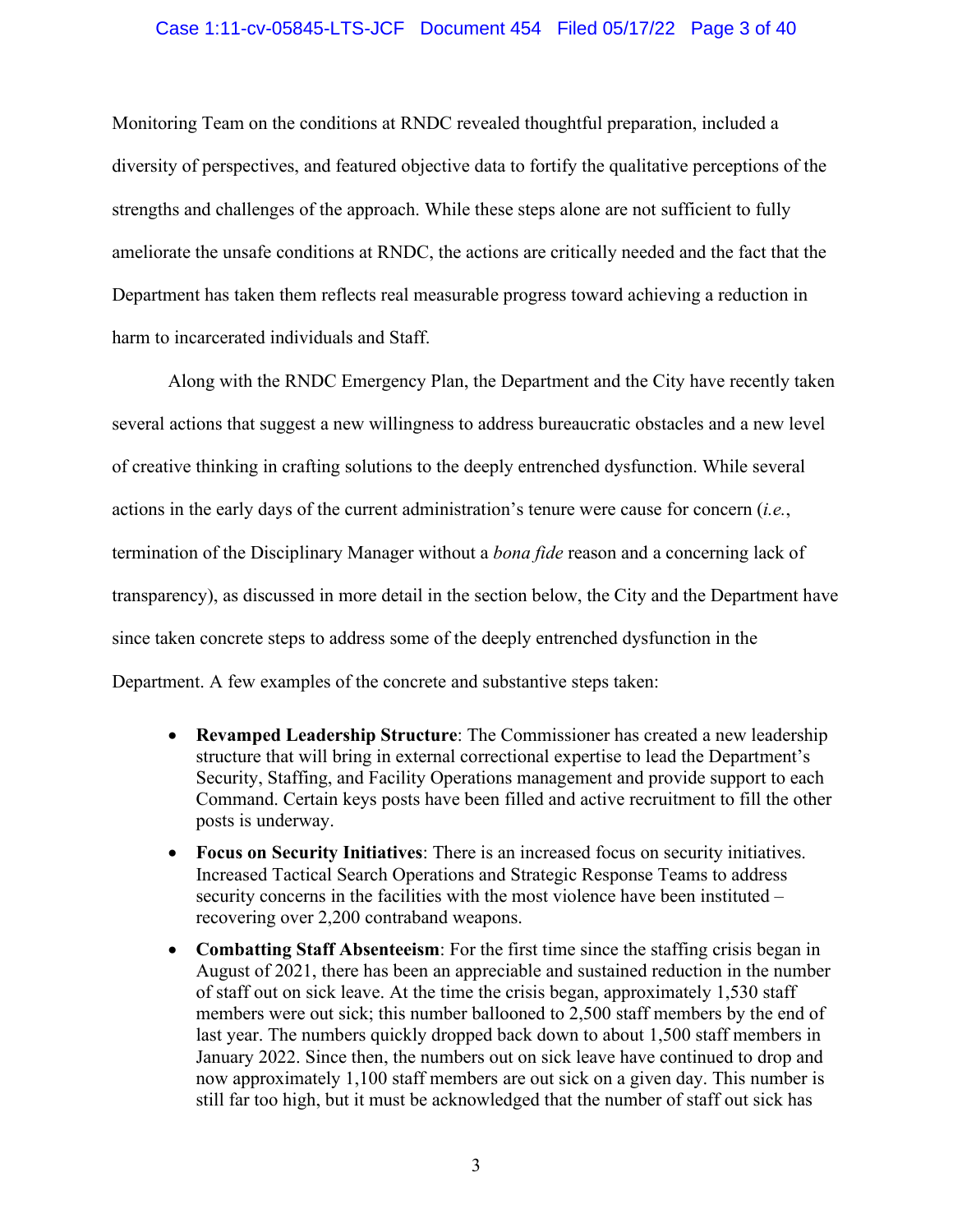been reduced by almost 40% since the crisis began in the summer of 2021. To support this progress, the Commissioner has done the following:

- Almost 100 staff members have been suspended this year for sick leave abuse.
- o 150 medical incompetence cases have been referred for discipline (almost the same number referred for discipline in *all* of last year). Processing of the more egregious cases is being expedited starting next week.
- o Staff members have been referred to DOI for potential abuse of sick leave.
- o Revamping the Health Management Division ("HMD"). The Commissioner removed the Warden and replaced HMD with new leadership. Further, a full assessment of HMD is ongoing with plans to hire additional doctors to conduct medical appoints and to hire civilians to manage the unit to ensure neutral and independent assessments of staff out on leave and provide necessary support to those staff that need it. HMD has held 2,824 appointments with staff in April alone. Moreover, in the first week of May, they conducted 619 appointments.
- o Policy revisions to critical leave policies are underway. Notably, the policy on home confinement visits has been changed to eliminate the nonsensical and bureaucratic requirements to confirm whether someone is home while on leave.
- o The Commissioner is developing a plan to reduce the number of staff on medically monitored duty and to more efficiently deploy those staff that are legitimately on a restricted duty status.
- o The Department is evaluating all staff out on sick leave and restricted status to determine whether they can return to work, if discipline should be imposed for any abuse of leave, and/or whether the individual should be separated from the Department.
- **Addressing the Disciplinary Backlog**: Significant work is underway to address the disciplinary backlog. The Trials Division has prepared and convened over 800 cases (use of force-related and non-use of force-related) for OATH Pre-Trial Conferences (or obtained settlements prior to the conference) in the first four months of the year almost doubling the number of cases heard during the same time last year. The Commissioner has signed-off on over 800 disciplinary matters. Of those cases, the Commissioner has terminated 15 staff members, while another 13 staff member's disciplinary cases resulted in either irrevocable resignation or retirement.
	- $\circ$  Over the next two months, the City is retaining more staff and attorneys to support the disciplinary process within the Trials Division and OATH to eliminate the disciplinary backlog (as discussed more above).
- **Cell Doors at RNDC**: The installation of 550 new doors at RNDC will be completed within the next 2 months. This year, 125 new doors have been installed at RNDC and 75 more doors will be installed by the end of July.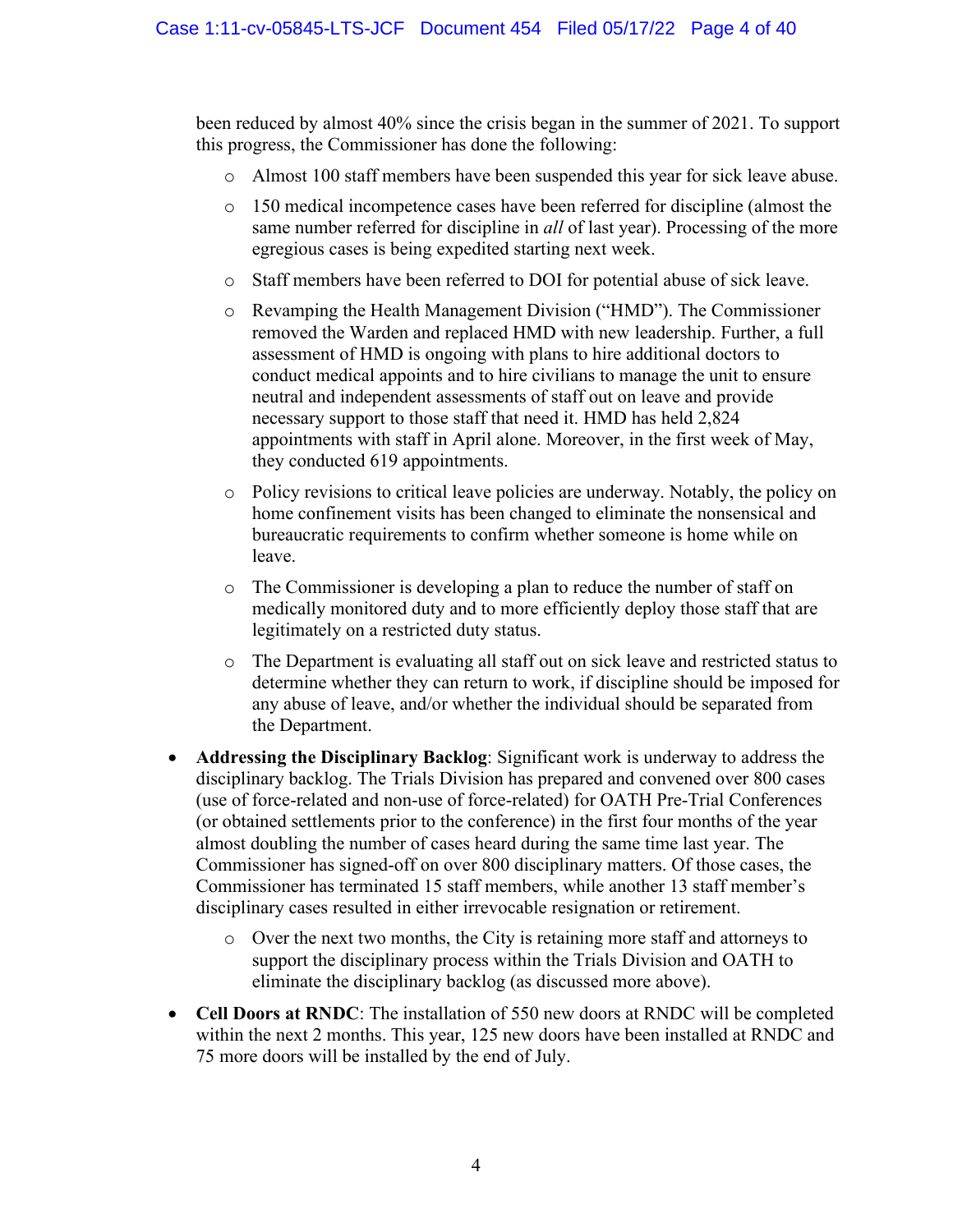### *Addressing Structural Barriers to Reform*

In order to implement the Action Plan, the City and Department must reconsider longstanding structures that contribute to and/or perpetuate the numerous deficiencies in the Department's current operation. This includes working around any perceived legal and regulatory barriers to unpack the dysfunction. An effective approach must work towards a solution and must convert the City's and Department's historical lack of ability and political will to untangle this dysfunction to an approach that takes specific actions.

The Monitoring Team has also had candid discussions with all Parties about whether all viable pathways to reform have been exhausted such that it may be necessary to petition the Court to install a Receiver to dismantle these structural barriers. The City and Department have reported that they believe they have the will and capacity to address these issues and that the City and Department have not fully exhausted their pathways to reform the Agency. An opportunity still exists for the City and the Department to exercise their respective authority in overcoming these obstacles *if* they commit, utilize, and dedicate aggressive, vigorous, and creative strategies to the problems facing the agency. Two examples are shared below to illustrate some initial steps taken by the City and Department recently to improve the Department's leadership structure and, separately, to improve the process to impose appropriate staff discipline. These examples both illustrate the intricacies of each initiative and the significant work that will be needed to implement such strategies with fidelity.

First, the Monitoring Team has long recommended that the Department infuse its leadership with external correctional expertise, both at the top levels of the Department and at the facility level. This recommendation languished through two administration changes amid concerns that certain state and local laws may impede the Department's ability to bring in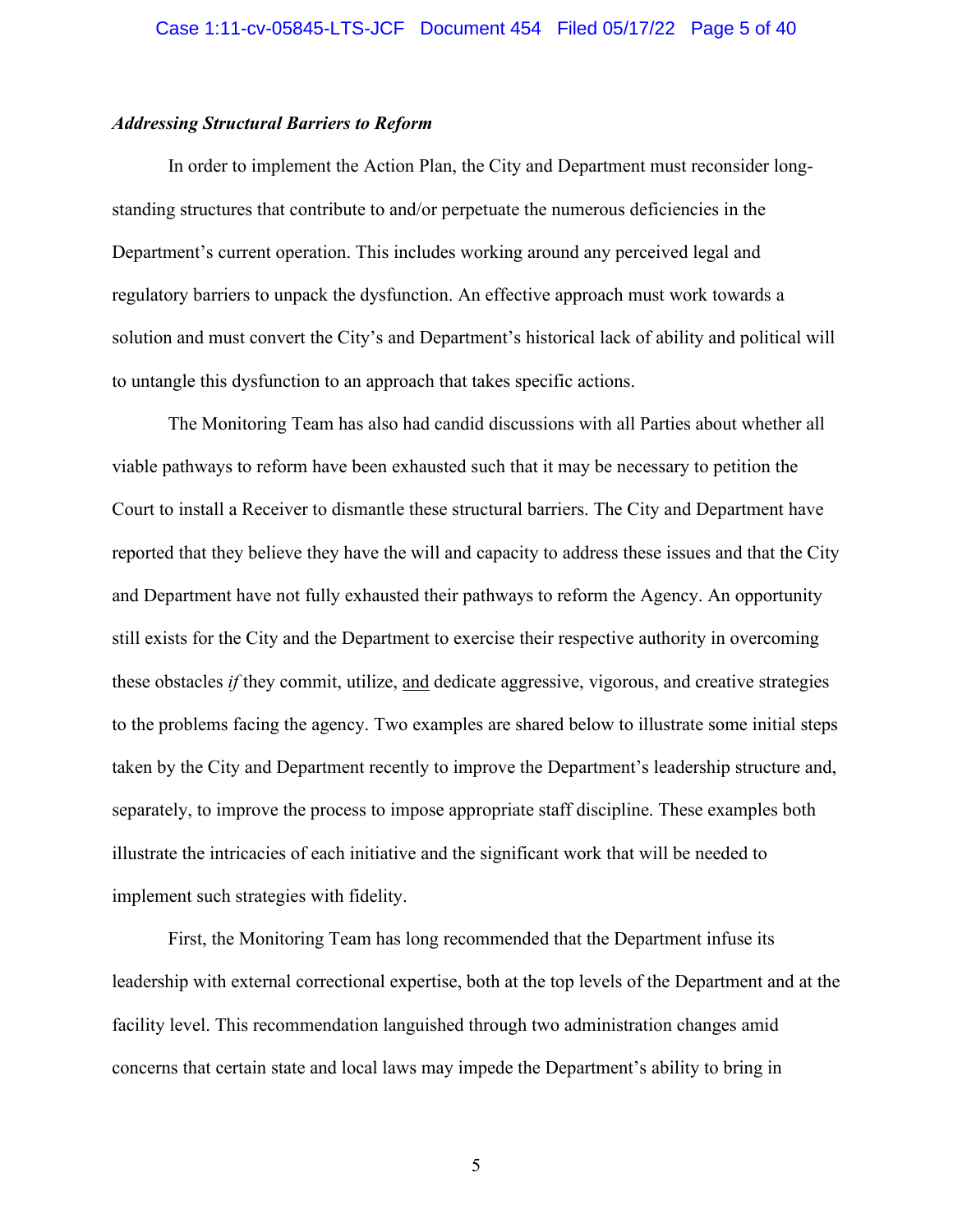### Case 1:11-cv-05845-LTS-JCF Document 454 Filed 05/17/22 Page 6 of 40

outside expertise. However, the Commissioner recently identified a reasonable solution to enable this infusion of external correctional expertise that the City reports works within the contours of these laws and regulations. Revamping the current system of uniform leadership, the Commissioner intends to make civilian appointments to Deputy Commissioner positions that will assume the traditional roles and responsibilities of the top uniformed Chief positions. These individuals will be supported by Associate and Assistant Commissioner positions to carry out their duties and to provide essential leadership, guidance, and accountability to facility Wardens. This restructuring appears to be a reasonable approach to addressing the overall goal of ensuring that the Department's operations are guided by individuals with deep correctional expertise and broad experience in managing correctional systems. The Department has already hired two of the many candidates needed to fill these essential positions and has formulated a viable transition plan. This is one area where the City must leverage its considerable power and resources to help the Department identify and attract candidates from jurisdictions across the nation and to alleviate the bureaucratic barriers that have historically made it difficult to on-board such people expeditiously. It must be acknowledged that a leadership transition of this magnitude can be destabilizing and even when the new leadership is in place, things will not change overnight as these individuals must have the opportunity to evaluate, develop and implement the improved practices and procedures so sorely needed.

The second example highlights the required problem-solving capability needed to improve the ability to impose timely staff discipline. The Department began to create structures to make accountability more meaningful and reliable under the first Disciplinary Manager. This work was expanded upon this year, and under the leadership of the Acting Disciplinary Manager, the Monitoring Team has observed that the Trials Division is more efficient and is processing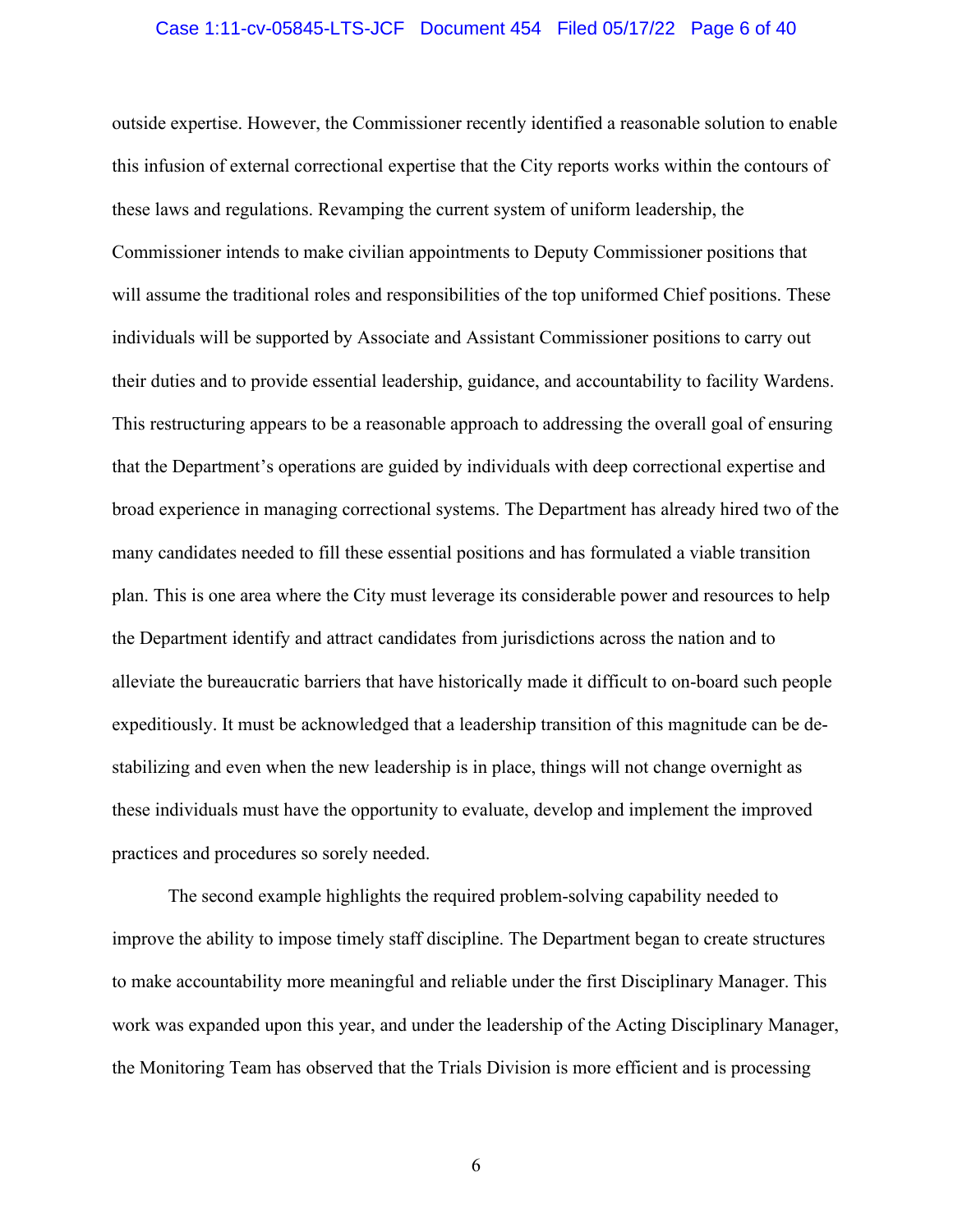### Case 1:11-cv-05845-LTS-JCF Document 454 Filed 05/17/22 Page 7 of 40

discipline more quickly. The OATH process has also become more efficient and OATH's reports and recommendations are now better aligned with the Disciplinary Guidelines and appear to be a reasonable and proportional response to the severity of the staff's misconduct. While there is more work to be done, it is important to acknowledge these significant gains. Because the disciplinary backlog is voluminous and the Department and OATH do not currently have a sufficient number of staff to process it, these improvements have not yet been sufficient to achieve the level of timely staff accountability that is required. The Action Plan outlines additional steps to continue to advance progress in this area by obtaining necessary staffing for the Trials Division and OATH. The strategy to address the backlog includes steps to ensure that recent egregious misconduct is addressed via an expedited docket so that these cases do not languish in the backlog. Historically, the discussion about strategies to achieve timely discipline got bogged down by claims that civil service laws guaranteeing Due Process to staff accused of misconduct presented intractable barriers to timely discipline. However, these essential rights can still be maintained while achieving timely discipline *if* the City and Department commit the resources to provide a sufficient number of staff in the Trials Division and improve efficiencies in OATH processing. The City recently launched a creative initiative to attract lawyers from other City agencies and the private sector to the Trials Division by incentivizing the position with incentives including, providing for cash overtime payments in lieu of compensatory time. The City is also funding additional resources for the OATH Division.

These examples are provided in order to assist the Court's understanding of the Action Plan with insight into the strategy and necessary measures that underlie the larger action steps. This work suggests that the Department is beginning to develop an ability to dissect problems and develop targeted solutions in a way that may well produce the desired results. It must be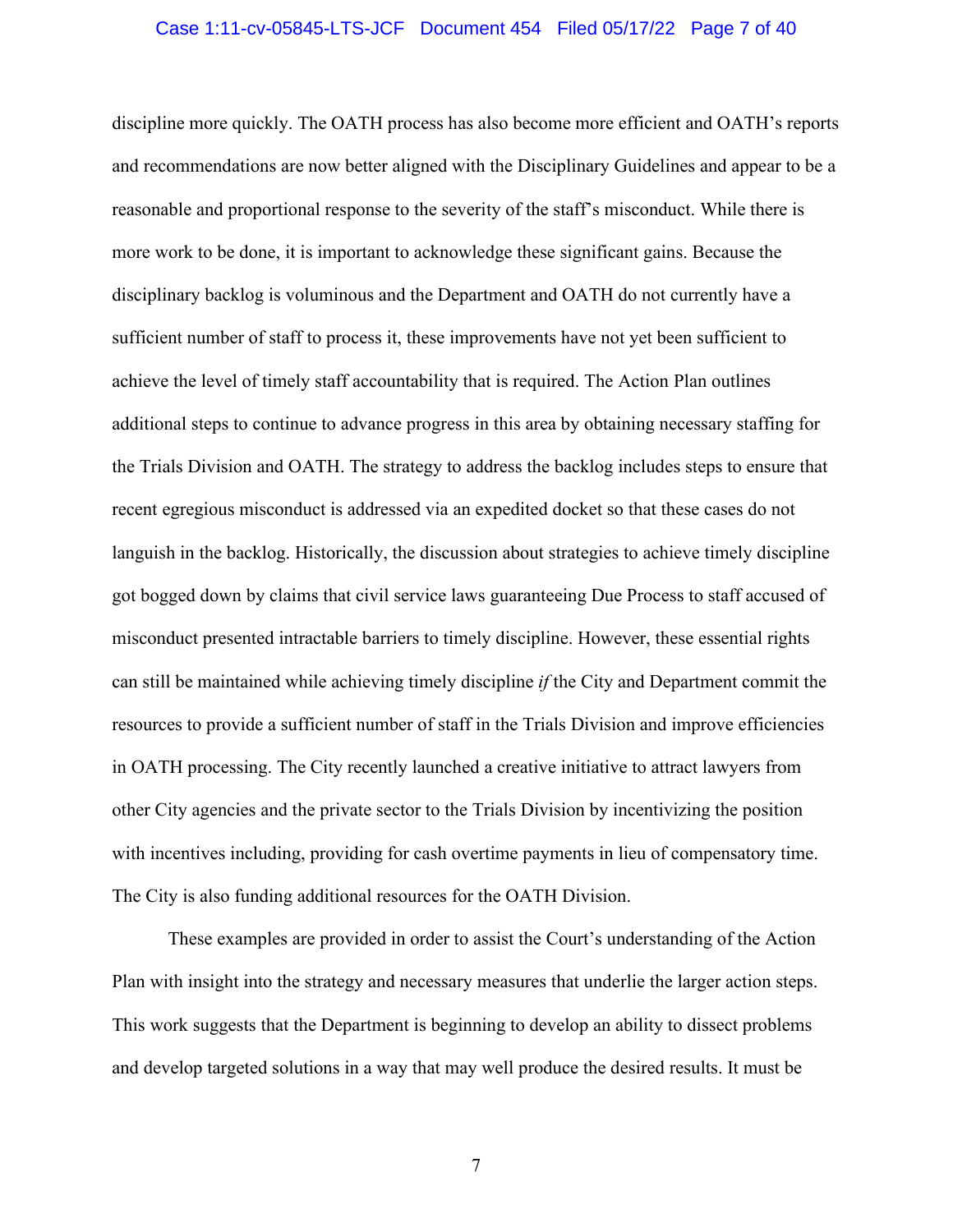### Case 1:11-cv-05845-LTS-JCF Document 454 Filed 05/17/22 Page 8 of 40

acknowledged and emphasized that these initial gains are wholly different from sustained progress, but long-term improvement to the dire conditions in the jails is not possible without these first crucial steps. In other words, the City's and Department's commitment to an Action Plan that includes such measures does not solve the long-standing problems or suddenly create the desired outcomes. However, they represent some concrete and categorical changes in the City's and Department's stance in addressing the Department's problems that can ultimately provide the necessary foundation for sustainable institutional reform.

The City and Department will undoubtedly face obstacles when undertaking to implement this Action Plan, but from the Monitoring Team's perspective, none of these obstacles are insurmountable *if* the City and the Department approaches them with the courage to meet each obstacle creatively, aggressively, and with the requisite perseverance. Toward that end, the City must utilize its extraordinary resources and power to support the Department and direct the operation of a variety of adjacent agencies whose work directly impacts the Department (*e.g*., OMB—budget, OLR—labor, OATH—staff discipline, DCAS—hiring), all of which can become trapped in their own bureaucratic quagmires. Further, the City must approach this work with a neutral and independent position and must not pander to any one constituency. While the input of labor advocates and advocates for those in custody are essential, the City cannot be driven solely by these interests. The City must instead act in the best interest of the Department so that the jails can operate in a manner that ensures a safe and humane environment for both incarcerated persons and staff.

Similarly, the Department must not be hamstrung by tradition or past practice, nor dissuaded by the likelihood that new ideas may initially be unpopular. Instead, the Department must be willing to assess its problems from a perspective that leads to sound correctional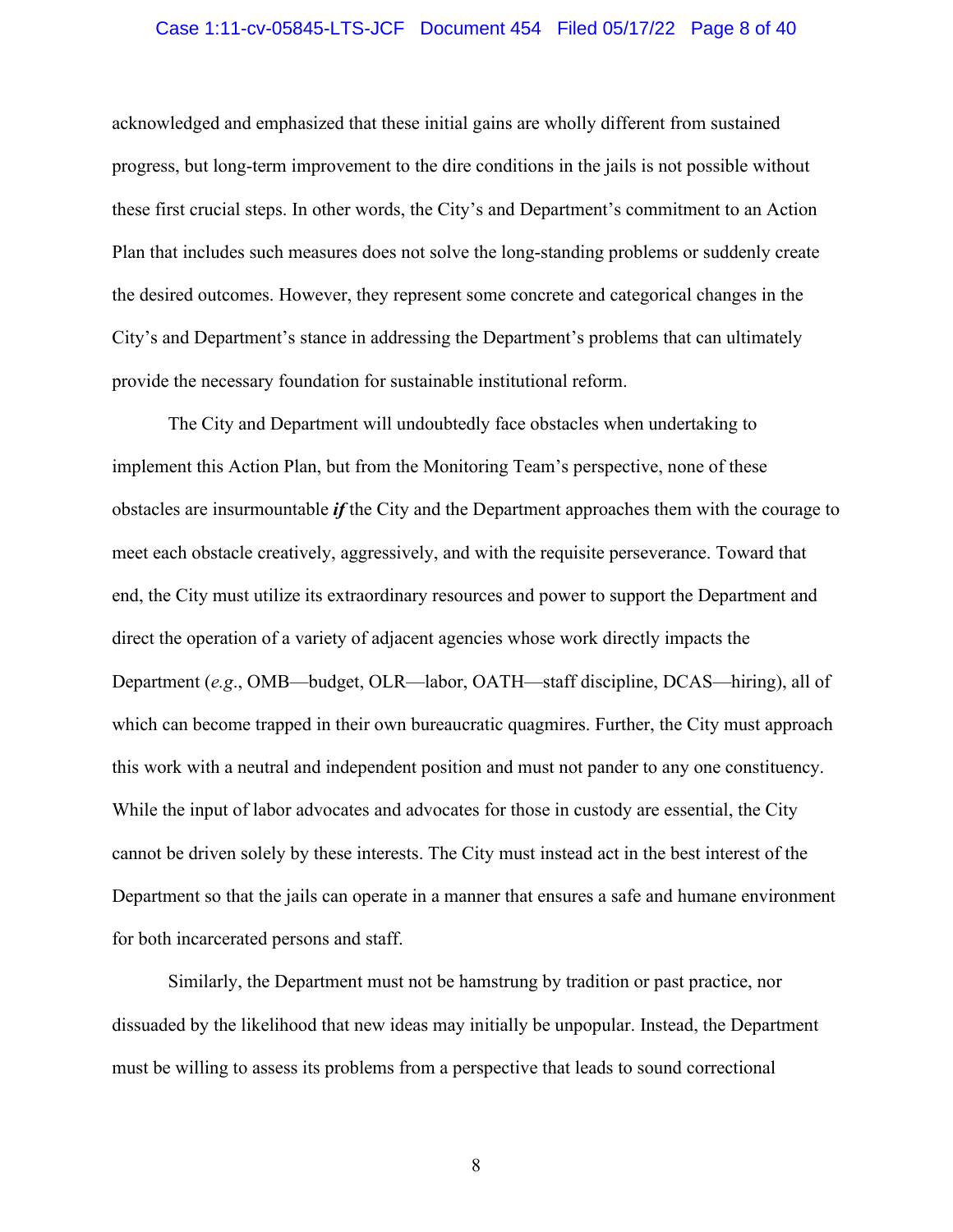### Case 1:11-cv-05845-LTS-JCF Document 454 Filed 05/17/22 Page 9 of 40

practice. Over the last two months, the Commissioner has had frequent and substantive communications with the Monitor and Deputy Monitor and has demonstrated a keen ability to both conceptualize the Department's problems and formulate viable solutions. The Commissioner has also recently appointed and empowered several individuals to work closely with the Monitoring Team (*i.e.*, the Acting General Counsel, a Senior Counsel focused on *Nunez* issues, and the Assistant Commissioner of the *Nunez* Compliance Unit). Their commitment to transparency, engagement, and collaborative problem-solving has significantly improved the dynamic with the Monitoring Team and eliminated the concerns regarding communication, collaboration, and transparency that were first reported in the Fall 2021 and continued through the early part of 2022.

### *The Action Plan*

The Action Plan provides a roadmap for addressing the four foundational issues that the Monitoring Team described at length in its Special Report filed on March 16, 2022 (dkt. 438). Implicit in the word "foundational" is the reality that these four issues provide the framework upon which the larger reform effort will rest, and that these issues must be resolved before the Department can make further progress on the many prescriptions contained in the Consent Judgment and Remedial Orders (although key elements of the requirements of the Remedial Orders are also incorporated into the Action Plan). In other words, the Department must focus its efforts and resources on designing and *fully and systematically* implementing the initiatives laid out in the Action Plan.

The poly-centric nature of the core issues that have stymied reform also characterizes the proposed action steps, as they are similarly complex and interrelated. The Action Plan's initiatives reflect sound correctional practice, but the pervasive level of dysfunction at all levels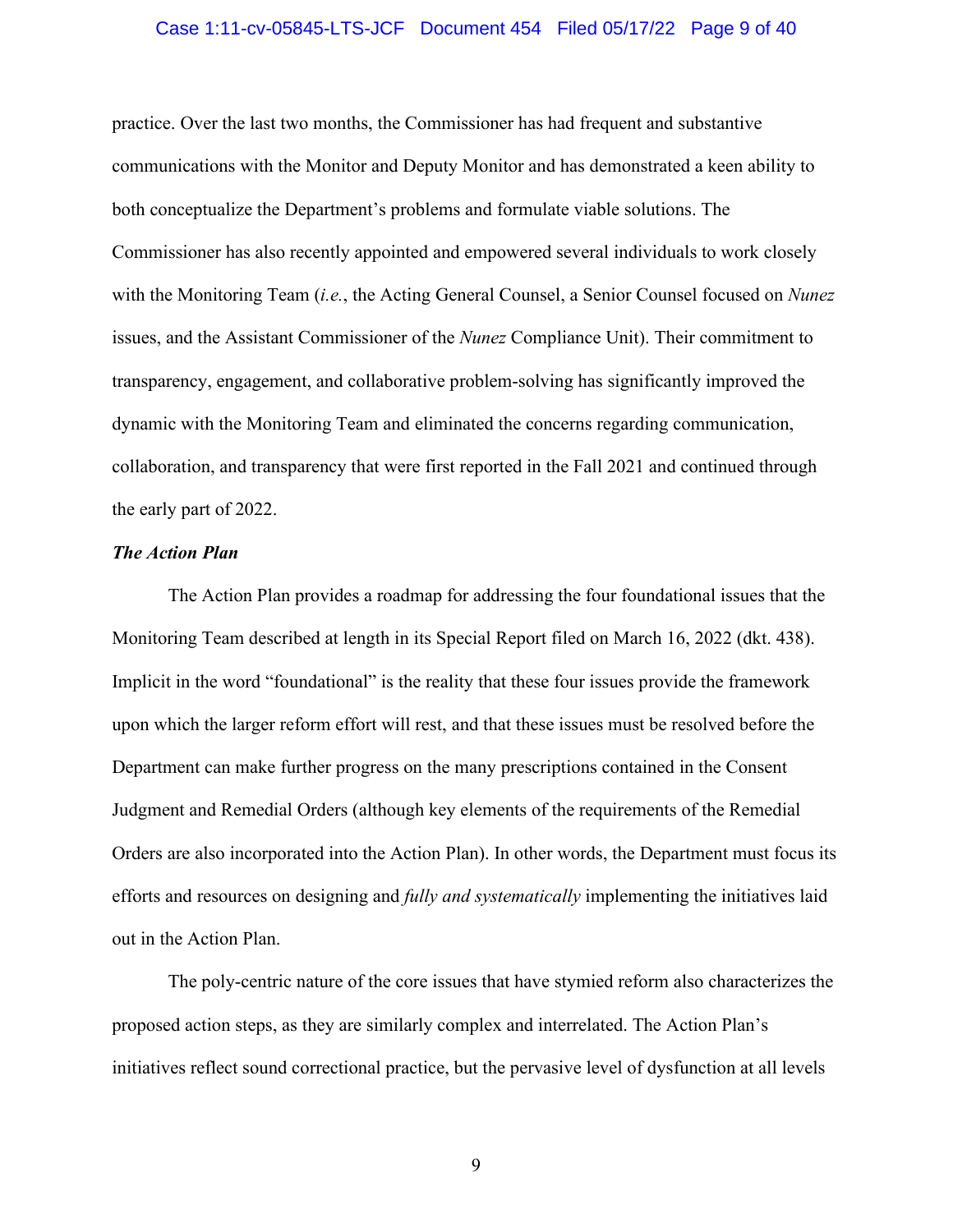### Case 1:11-cv-05845-LTS-JCF Document 454 Filed 05/17/22 Page 10 of 40

means that the action items cannot simply be implemented quickly, nor will overall conditions necessarily improve immediately. The Action Plan details the focus of the work ahead, along with specific timelines in which the strategic work will be initiated, but the Action Plan also affords necessary flexibility. As each problem is unpacked, the solutions will become more fulsome to meet the contours of the problem, not all of which can be anticipated or fully articulated at this juncture. Furthermore, implementing this many major initiatives cannot occur simultaneously, nor can any single initiative be implemented in a perfectly linear fashion or sequence. In short, the implementation of the remedies to these foundational issues will be imperfect and protracted, which is all the more troubling given the on-going level of harm in the jails. That said, there is simply no extant mechanism that can achieve immediate reform. This reality weighs heavily on the Monitoring Team but it is the nature of the hard work of reform. This is why it is so critical that the immediate initiatives are addressed with vigor and that the City and the Department devote significant time, resources and effort to the work on the foundational issues as the decades of mismanagement will require sustained and concentrated diligence in order for gains to be realized and more importantly, maintained, and institutionalized.

What distinguishes this Action Plan from previous efforts is the steps that will be taken to confront and unpack the bureaucratic quagmires and unreasonable policies and procedures that have been in place for far too long. Further, the Action Plan focuses on the core problems themselves, rather than remedial measures that targeted only the symptoms of those problems. Finally, this Action Plan contemplates changes to the Department's core leadership structure and an infusion of correctional expertise into all facets of the Department's operations to support the reform effort. It includes six core components: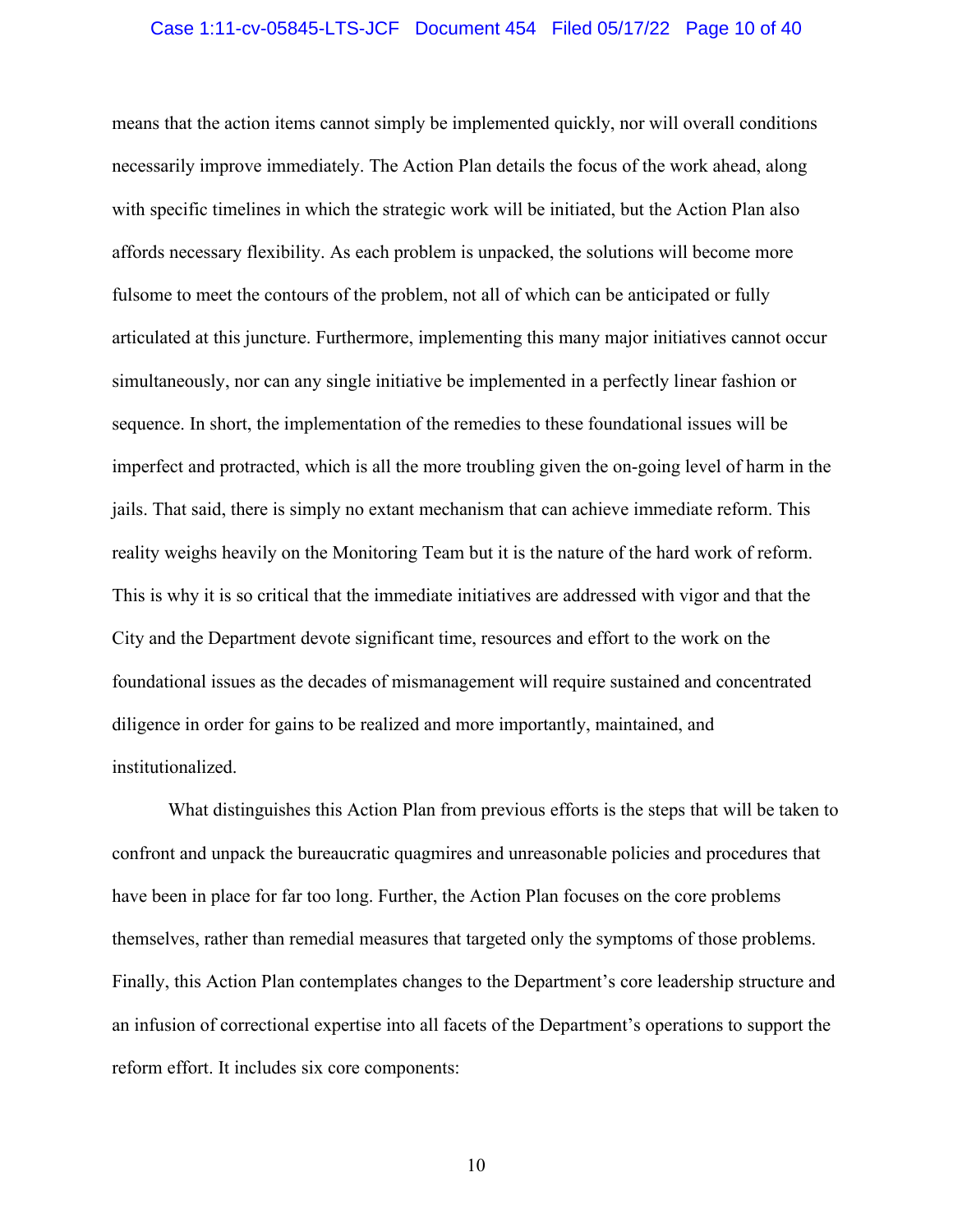- **Section A: Initiatives to Address the Immediate Risk of Harm**. This section includes initiatives that must be undertaken immediately in order to begin to address the immediate risks of serious harm to people in custody and DOC staff, to revamp the Department's leadership structure, to improve the supervision of Department staff at all levels, and to improve staff utilization in the short term (both by returning staff to work and by prioritizing assignments to housing units). It also includes the several precursors that must be accomplished before the full implementation of certain initiatives can begin in earnest.
- **Section B: Citywide Initiatives to Support Reform**. This section includes initiatives to ensure that the City brings all its resources to bear and removes potential bureaucratic obstacles. This includes strategies to improve the functioning of certain aspects of adjacent City agencies—such as those involved in recruiting for particular positions, hiring practices, and expediting case processing—that directly impact the Department's ability to reform its practices. It also includes leveraging the City's authority to expedite case processing so that individuals do not languish in the jails waiting for their cases to be disposed.
- **Section C: Staffing Practices**. This section requires the Department to appoint a Staffing Manager who must develop and implement a staff management system that maximizes staff availability and proper deployment in the long-term. The particular components of the system will need to be appropriately prioritized and sequenced so that the Department can effectively facilitate the assignment of staff to housing units and develop a dependable, available workforce. The Department also is also working to create an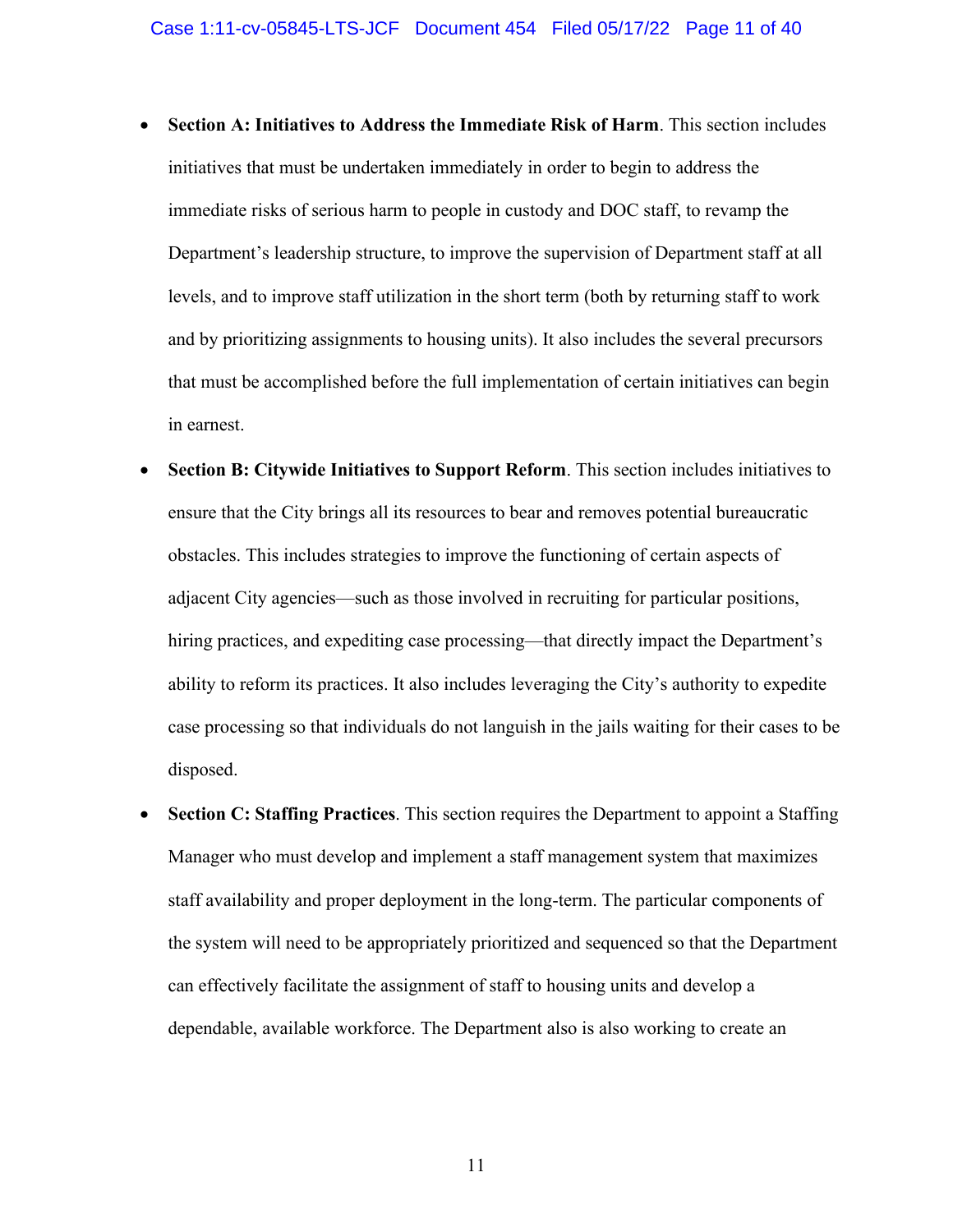### Case 1:11-cv-05845-LTS-JCF Document 454 Filed 05/17/22 Page 12 of 40

electronic system to track staff assignments and their status (*e.g*., vacation time, sick leave, etc.).

- **Section D: Security Practices**. This section requires the Department to retain an individual with deep expertise in corrections who must direct a variety of security initiatives that correct long-standing deficiencies in the approach to securing facility spaces and responding to incidents. The individual who will serve as the Security Operations Manager has been selected and began working on May 16, 2022.
- **Section E: Managing People in Custody.** This section includes the appointment of a Classification Manager who must develop and implement initiatives to properly classify incarcerated persons according to their risk of institutional misconduct, to broadly disperse SRG affiliates among the housing units to disrupt their concentration of power, to decrease Intake processing time, and to effectively manage those who engage in serious violence while in custody. The individual who will serve as the Classification Manager has been selected and will begin work this summer.
- **Section F: Staff Accountability**. This section requires additional resources for the Trials Division, expeditious resolution of cases involving egregious conduct, a reduction in the disciplinary backlog, and efforts to streamline the OATH process. It also includes requirements to revise Command Discipline procedures and to impose discipline for those who abuse the Department's policies regarding various type of leave and restricted duty.
- **Section G**: **Assessment of Compliance and Reporting.** This section describes the Monitoring Team's shift to more frequent reporting on this more narrow scope of issues, so that the Parties and the Court are fully informed about the intricacies of each initiative.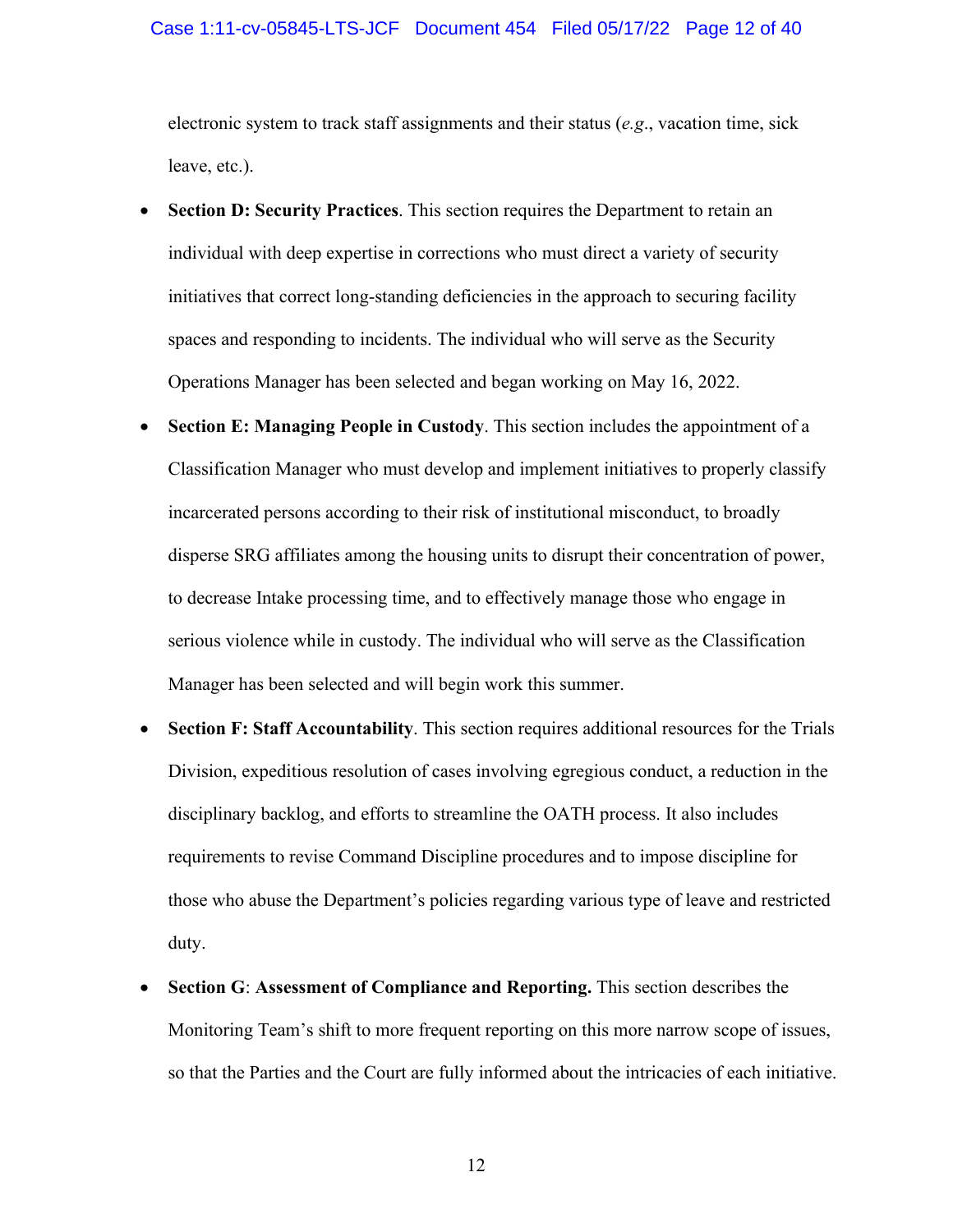### Case 1:11-cv-05845-LTS-JCF Document 454 Filed 05/17/22 Page 13 of 40

In addition, it is proposed that after each quarterly report, the Court will convene a Status Conference so that the Court and the Parties may determine on an expedited basis whether the Action Plan is effective and sufficient.

### *Next Steps*

The Action Plan is a complex set of requirements, and the work will be incredibly demanding and take a significant period of time and resources to fully implement. The work will be dynamic and fluid as it involves a whole host of actors and a wide array of constituent interests. While the Action Plan provides a viable pathway forward, the over-arching issue is whether the City and Department can and will implement the Action Plan with fidelity. The record in this case certainly raises questions about whether this work can be done within the City's and Department's current structures. The Commissioner has demonstrated a strong understanding and command of the issues and appears capable of managing the Action Plan. The final component that is necessary in this Action Plan is to ensure that the Commissioner has sufficient *tools* and the *necessary authority* to support the full implementation of these initiatives in a meaningful and timely manner and to navigate the inevitable obstacles that will occur. It is for this reason that the Monitoring Team will be convening meetings with all Parties this week to work creatively to ensure that the Commissioner and the Department can actually effectuate the full scope of the Action Plan. If the Parties and the Monitoring Team can formulate a means to allow the Commissioner and the Department to have the tools and the necessary authority to overcome the obstacles that may present themselves during the course of implementation, only then can the Monitoring Team support this demanding enterprise with the necessary confidence that it can succeed.

More frequent reporting and the proposed periodic Status Conferences will allow, in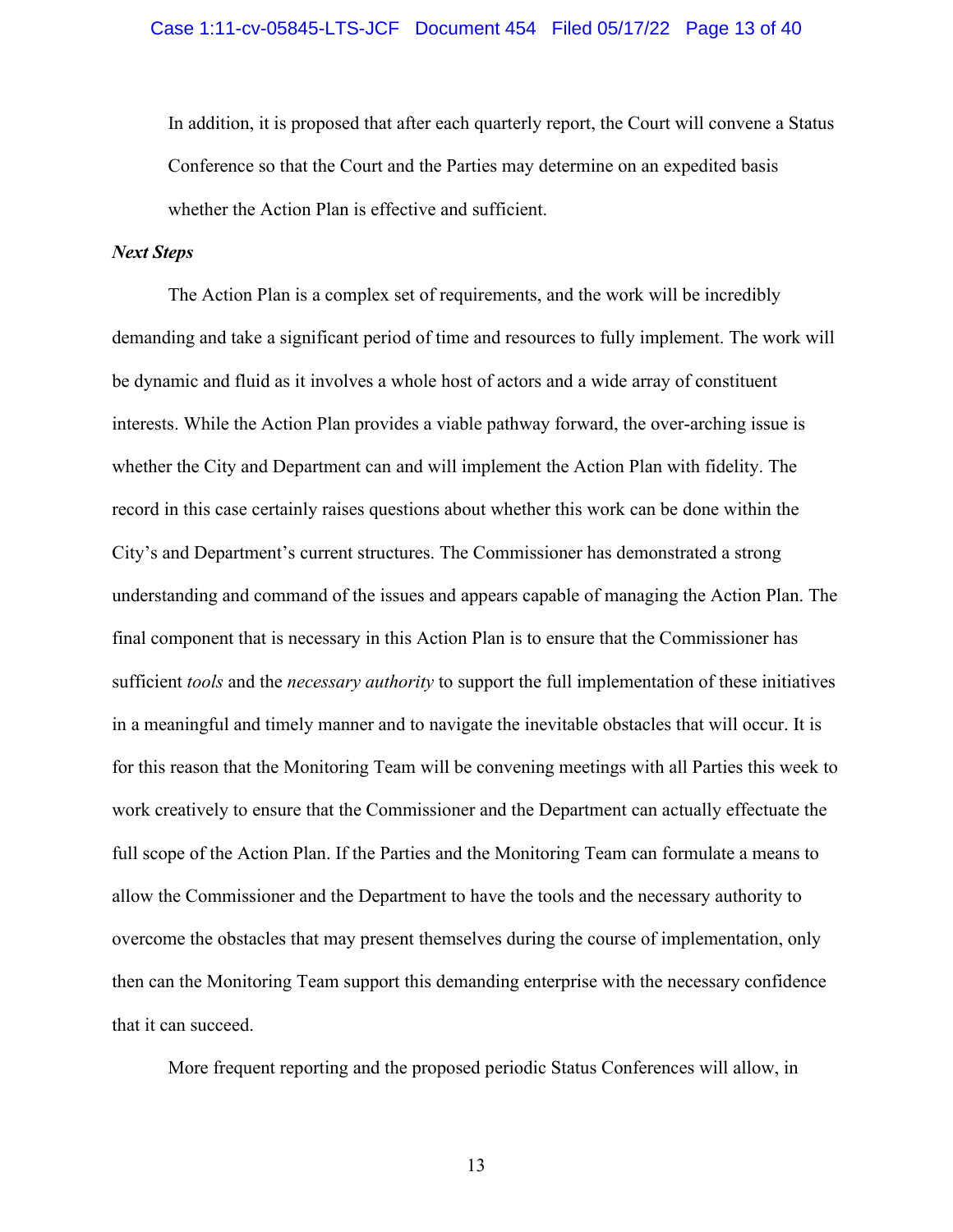### Case 1:11-cv-05845-LTS-JCF Document 454 Filed 05/17/22 Page 14 of 40

short order, all Parties to assess whether the changes that the City and the Department have begun to make are sustained over the longer period of time that will be necessary to achieve improvements in these foundational issues. These regular appearances before the Court should also protect against a waning of the current level of commitment and action. The DOC and the City appear to be gaining some degree of momentum toward meaningful reform. However, as implementation of the Plan progresses in the coming months and through the reporting periods, if there is evidence that this momentum and commitment are not being sustained, the Parties will in all likelihood have to entertain more extraordinary remedies to enforce the Court's Orders.

The Monitoring Team will continue to consult with the Parties on this Action Plan in advance of the May 24, 2022, Status Conference. If those discussions lead to any modifications to the proposed Action Plan, the Monitoring Team will submit an updated proposed Action Plan by Monday, May 23, 2022, by 12:00 pm. The Monitoring Team would also be happy to supply the Court with a proposed agenda for the Status Conference by Monday, May 23, 2022, by 12:00 pm as well.

Sincerely,

s/ Steve J. Martin Steve J. Martin, *Monitor* Anna E. Friedberg, *Deputy Monitor* Christina B. Vanderveer, *Associate Deputy Monitor*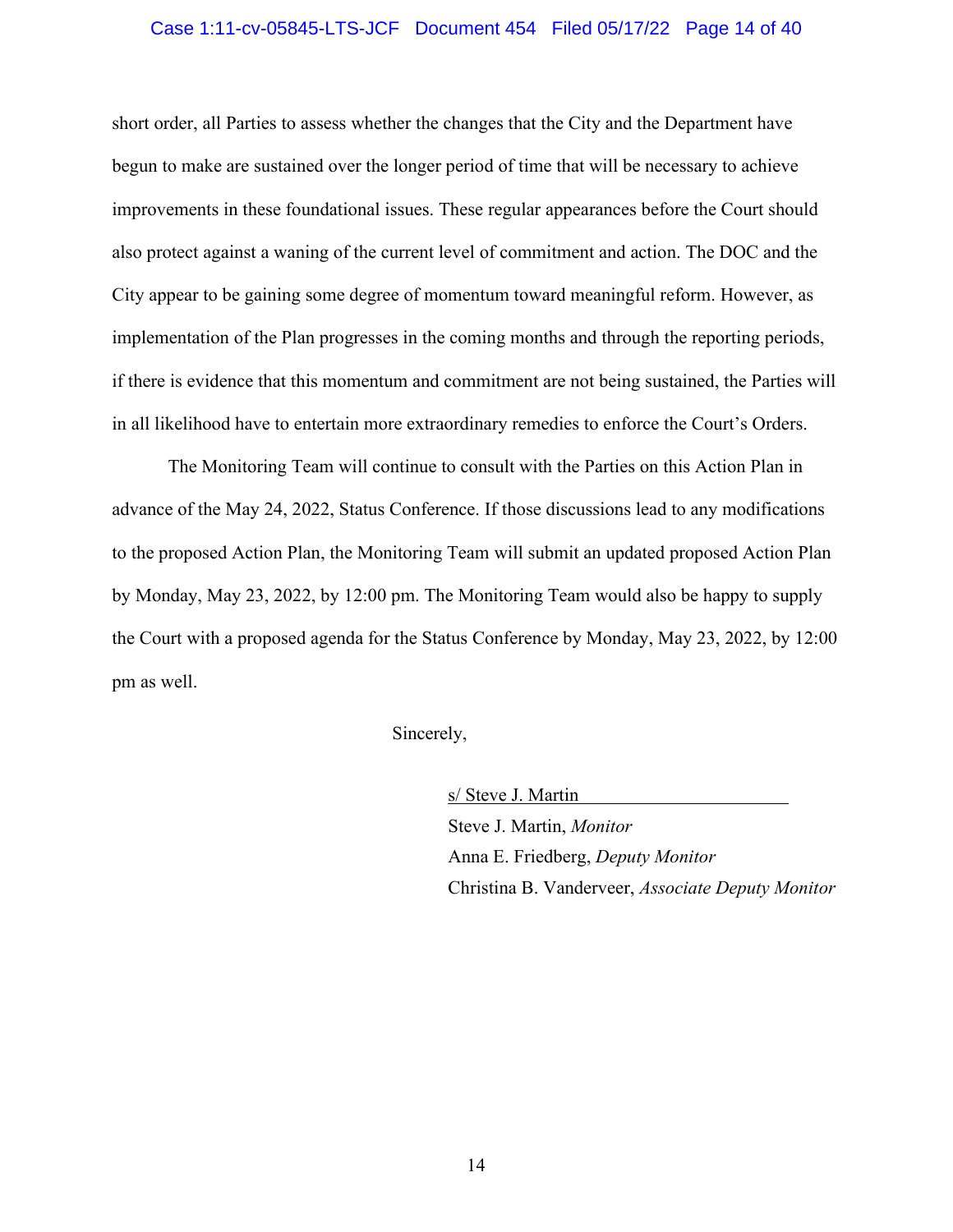| UNITED STATES DISTRICT COURT<br>SOUTHERN DISTRICT OF NEW YORK         | $\mathbf{X}$                 |
|-----------------------------------------------------------------------|------------------------------|
| MARK NUNEZ, et al.,                                                   |                              |
| Plaintiffs,                                                           |                              |
| - against -                                                           |                              |
| CITY OF NEW YORK, et al.,                                             |                              |
| Defendants.<br>---------------------------                            | 11 Civ. 5845 (LTS)(JCF)<br>X |
| UNITED STATES OF AMERICA,                                             |                              |
| Plaintiff-Intervenor,                                                 |                              |
| - against -                                                           |                              |
| CITY OF NEW YORK and NEW YORK CITY<br>DEPARTMENT OF CORRECTION,       |                              |
| Defendants.<br>--------------------<br>------------------------------ | Х                            |

## **[PROPOSED ORDER] ACTION PLAN**

## **[PREAMBLE TO BE DRAFTED AT A LATER DATE]**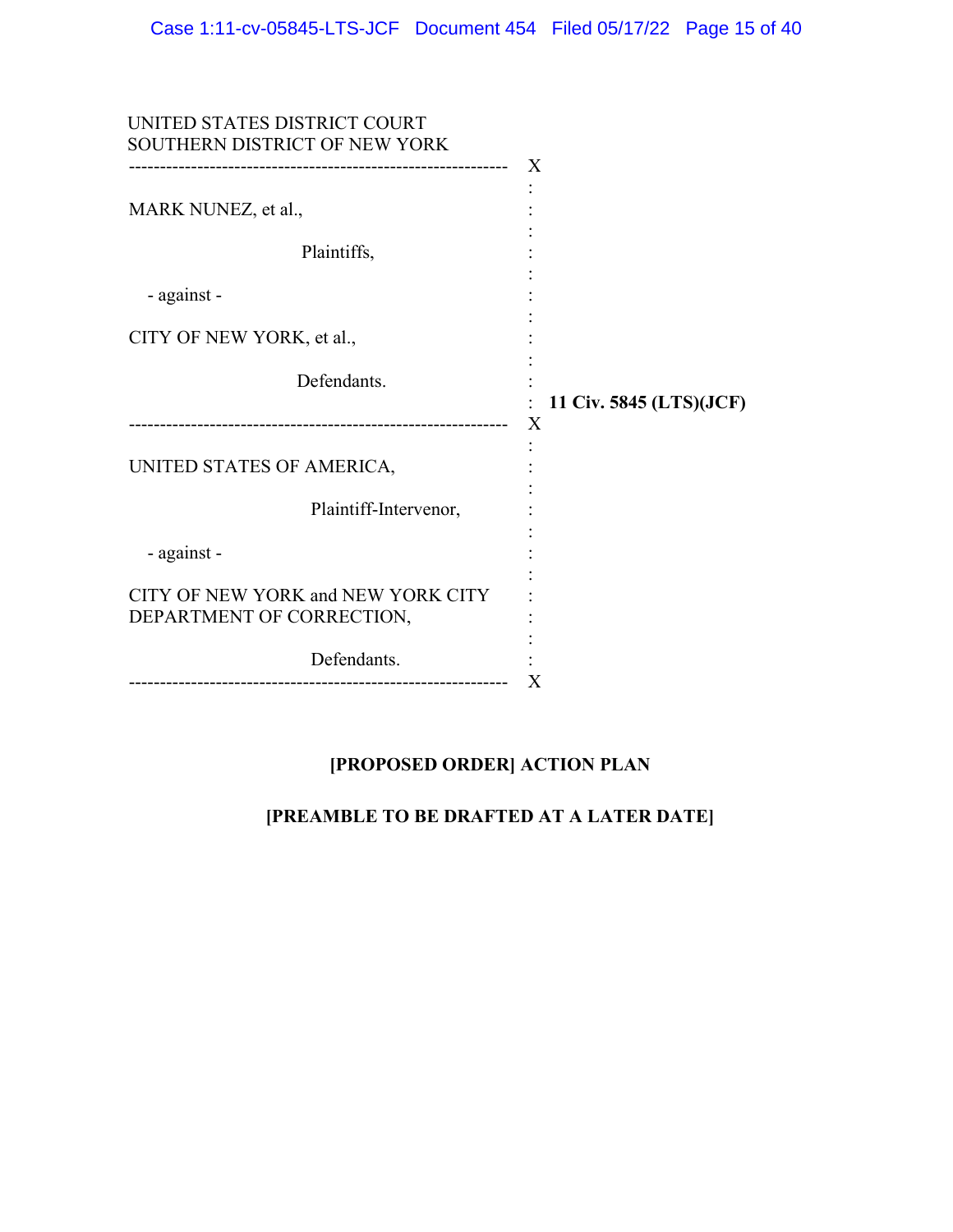## **TABLE OF CONTENTS**

| 1. |                                                                                       |
|----|---------------------------------------------------------------------------------------|
| 2. |                                                                                       |
| 3. |                                                                                       |
|    |                                                                                       |
| 1. |                                                                                       |
| 2. |                                                                                       |
| 3. |                                                                                       |
| 4. | Routine Coordination with Law Enforcement Agencies to Expedite Case Processing of     |
|    |                                                                                       |
| 1. |                                                                                       |
| 2. |                                                                                       |
| 3. |                                                                                       |
| 4. |                                                                                       |
|    |                                                                                       |
| 1. |                                                                                       |
| 2. |                                                                                       |
| 3. |                                                                                       |
| 4. |                                                                                       |
| 5. | Expanded Capacity for the Department's Internal Assessment of Security Initiatives 13 |
| 6. |                                                                                       |
| 7. |                                                                                       |
|    |                                                                                       |
| 1. |                                                                                       |
| 2. |                                                                                       |
| 3. |                                                                                       |
| 4. |                                                                                       |
| 5. | Management of Incarcerated Individuals Following Serious Incidents of Violence 16     |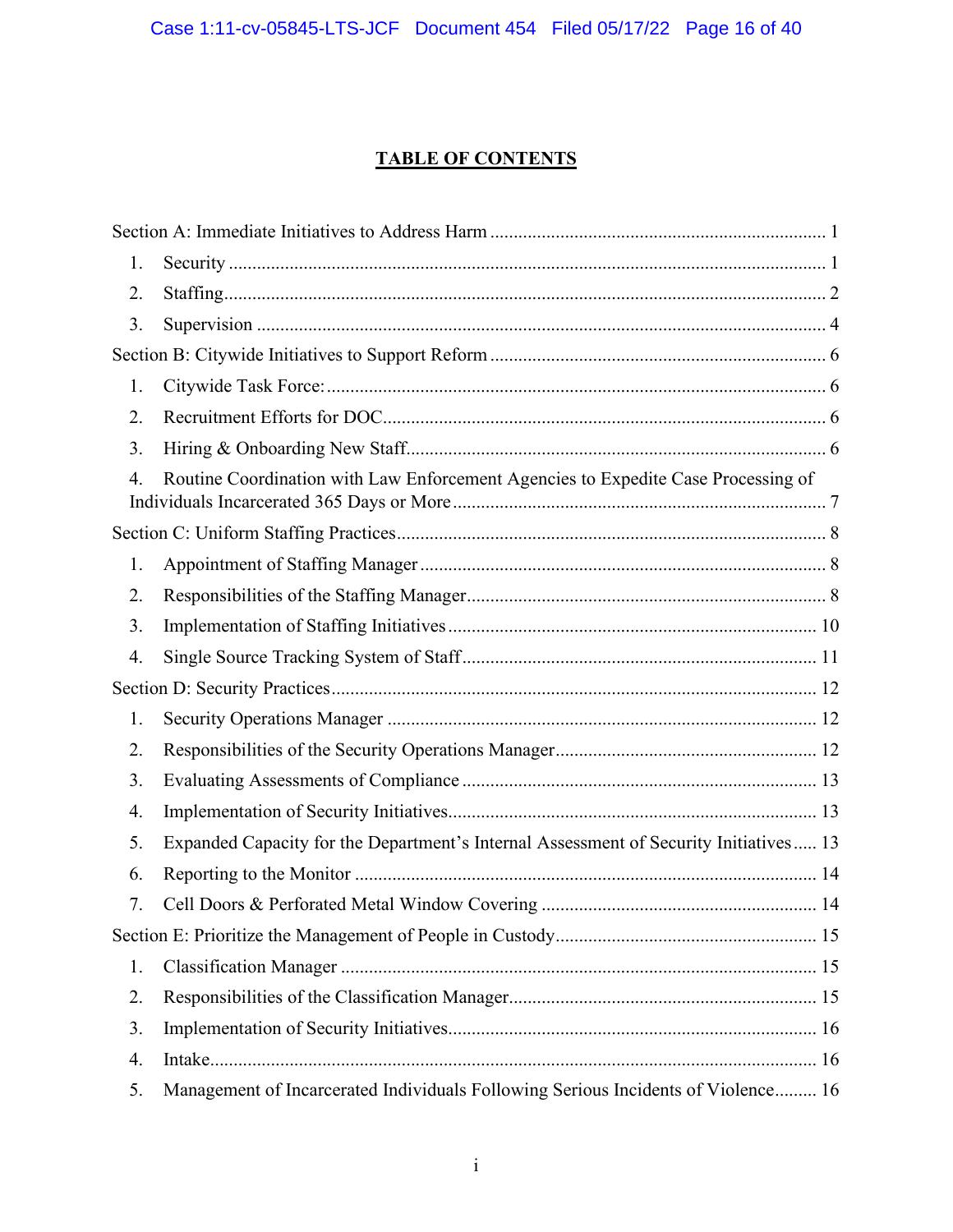# Case 1:11-cv-05845-LTS-JCF Document 454 Filed 05/17/22 Page 17 of 40

| 1. |                                                                                     |  |
|----|-------------------------------------------------------------------------------------|--|
| 2. | Expeditious Resolution of Egregious Conduct and/or Multiple Serious Violations  18  |  |
| 3. |                                                                                     |  |
| 4. |                                                                                     |  |
| 5. | Addressing Discipline for Abuse of Staff Leave or Restricted Duty Policies 20       |  |
| 6. |                                                                                     |  |
| 7. |                                                                                     |  |
| 8. |                                                                                     |  |
| 9. |                                                                                     |  |
|    |                                                                                     |  |
| 1. |                                                                                     |  |
| 2. |                                                                                     |  |
| 3. |                                                                                     |  |
| 4. |                                                                                     |  |
| 5. |                                                                                     |  |
| 6. | Monitor's Final Assessment of City and Department's Compliance with Action Plan  23 |  |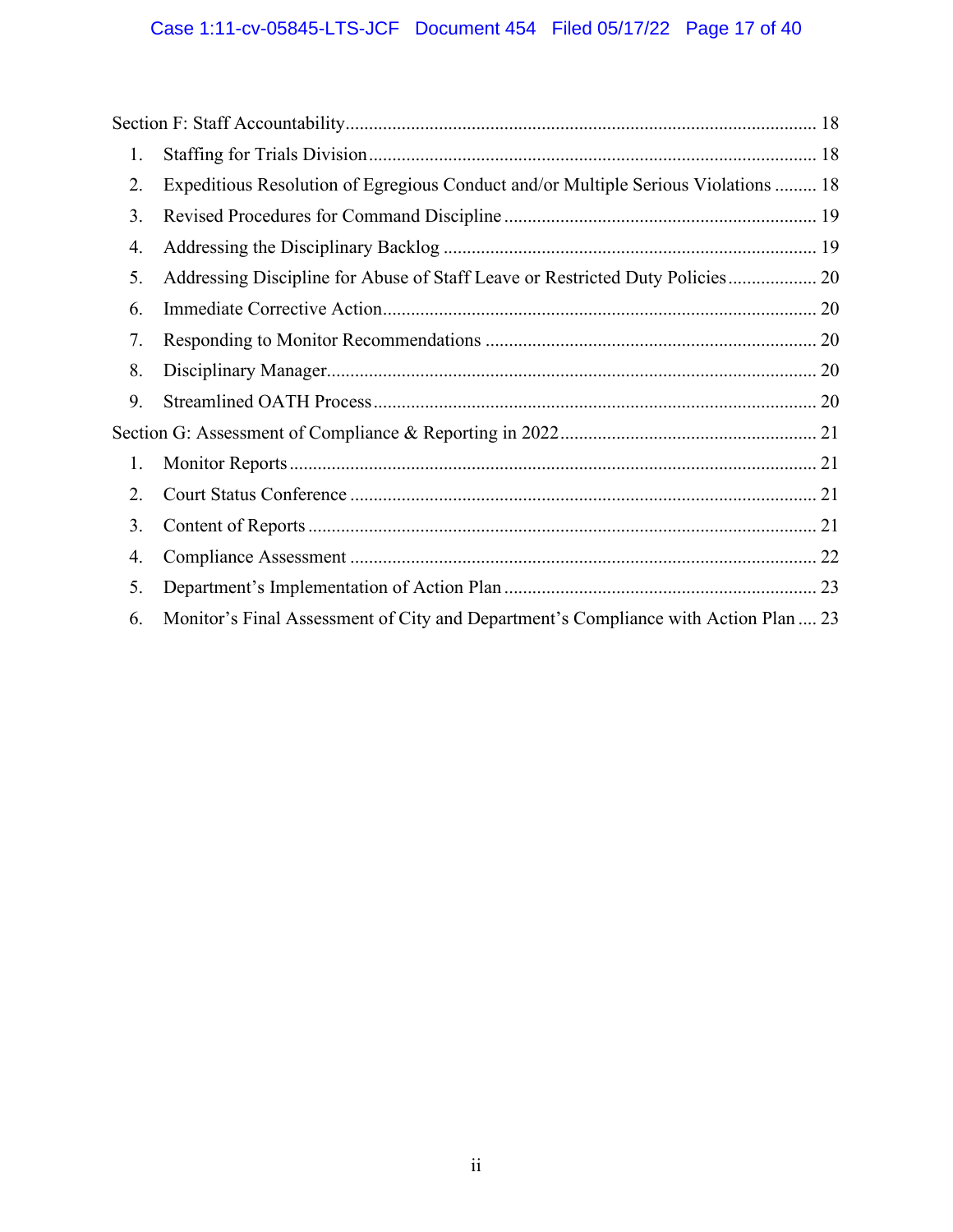### **Section A: Immediate Initiatives to Address Harm**

#### <span id="page-17-1"></span><span id="page-17-0"></span>1. *Security*

- a. *RNDC*: The Department, in consultation with the Monitor, shall continue to implement the Commissioner's violence reduction plan at the Robert N. Davoren Complex. The violence reduction plan includes changes to housing practices, improvements to staff supervision, enhanced programming and services, and increased searches and tactical search operations.
- b. *Expanded Security Initiatives to Other Facilities*: Within 60 days of this Order, the Department, in consultation with the Monitor, shall expand the Commissioner's violence reduction plan, with any necessary revisions and modifications, in order to reduce the violence and risk of harm in those facilities with the highest levels of violence and security deficiencies as determined collectively by the Department and the Monitor.
- c. *Cell Doors & Perforated Metal Window Covering*: By July 29, 2022, the Department shall install 75 new cell doors to complete the installation of new cell doors in all housing units that house young adults at RNDC. [Additional language (pertaining to Perforated Metal Window Coverings) forthcoming by Monday, May 23]
- d. *Improved Routine Tours*: The Department shall immediately institute improved practices to ensure that routine touring is occurring, including the use of the "tour" wand by Correction Officers during each tour conducted. The Office of the Commissioner shall audit the electronic records of tours conducted by uniform staff to ensure compliance with touring requirements.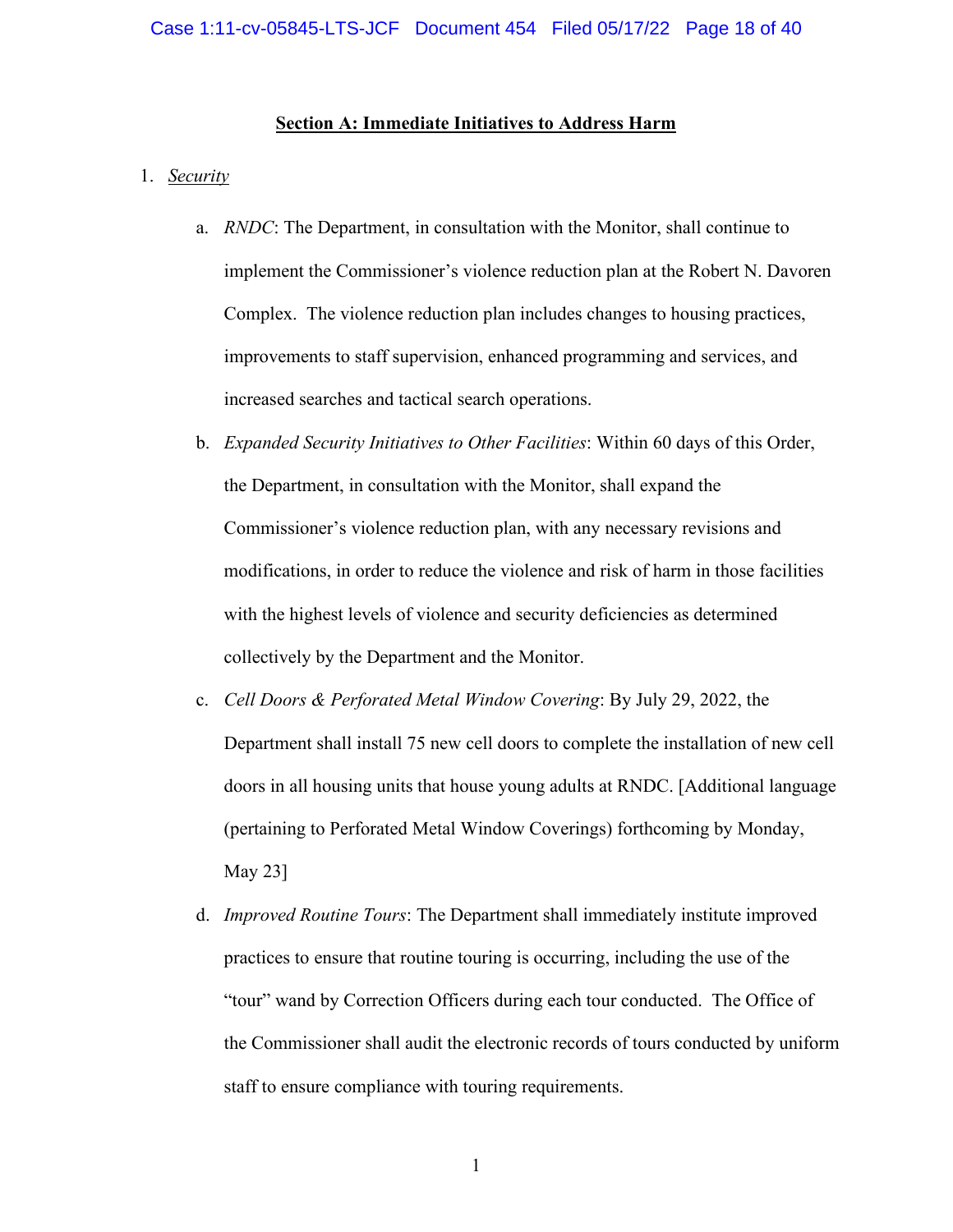### <span id="page-18-0"></span>2. *Staffing*

- a. *Interim Post-Priority List*: Within 30 days of the Order, the Department must develop an interim post-priority list to ensure that the posts most directly related to the safety of the incarcerated population are prioritized and duly designated as mandatory posts.
- b. *Interim List of Uniform Staff Available to Work*: Within 60 days of the Order, the Department must develop an interim list of uniform staff that are available to work a shift.
- c. *Scanning of Post Assignment*: Within 90 days of the Order, the Department shall pilot at RNDC an electronic scanning system to monitor uniform staff on priority posts in the facility.
- d. *Revised Policies to Address Staff Absenteeism, Restricted Duty, and Abuse:* 
	- i. *Revised Home Confinement Visits*: Within 30 days of the Order, the Department shall implement its recently revised policies and procedures so that home confinement visits are conducted in a reasonable and efficient manner.
	- ii. *Medically Modified/Restricted Duty Status*: Within 60 days of the Order, the Department shall implement a process to eliminate the abuse of this designation by revising policies and procedures, implementing a strategic plan to limit the use of this status going forward, and to seek medical separation of staff that have been in this status [Additional language to be forthcoming by Monday, May 23].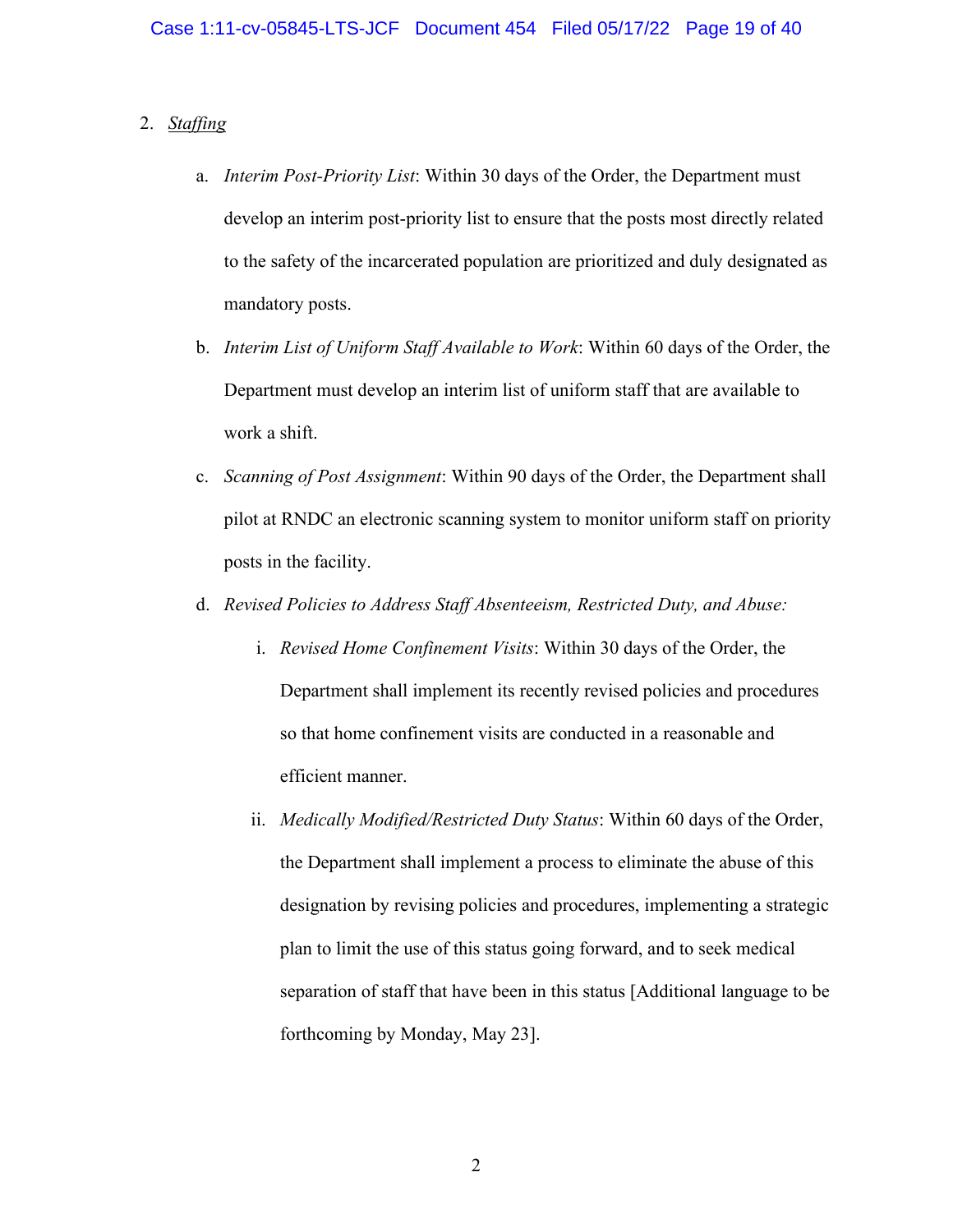- iii. *Revised Sick Leave & Absence Control*: Within 90 days of the Order, the Department, in consultation with the Monitor, shall revise its policies and procedures regarding sick leave and absence control.
- e. *Improved Management of the Health Management Division*: Within 90 days of this Order, the Department shall complete an assessment of the Health Management Division ("HMD") in order to identify any deficiencies or inefficiencies in practices and implement a plan to ensure HMD works efficiently and reliably and consistently manages and supports uniform staff who are out of work on leave. Further, the Department shall utilize civilian staff to conduct the work of HMD.
- f. *Evaluation of Current Uniform Staff on Sick Leave & Medically Restricted Status*: Within 120 days of this Order, the Department must evaluate all uniform staff currently out on sick leave more than 30 days, in the status of chronic sick, and medically restricted duty level 3, as of the date of this order, to determine whether the staff may return to work, should be separated from the Department, if discipline may need to be imposed for any potential abuse, and/or if the conduct merits referral to DOI because the abuse is potentially criminal in nature.
	- i. *Expedited Discipline*: By May 23, 2022 the Department shall seek expeditious processing of at least 20 medical incompetence cases before OATH. OATH shall expeditiously process these cases so that they are resolved as quickly as possible with an agreed upon settlement or a report and recommendation is issued following a trial.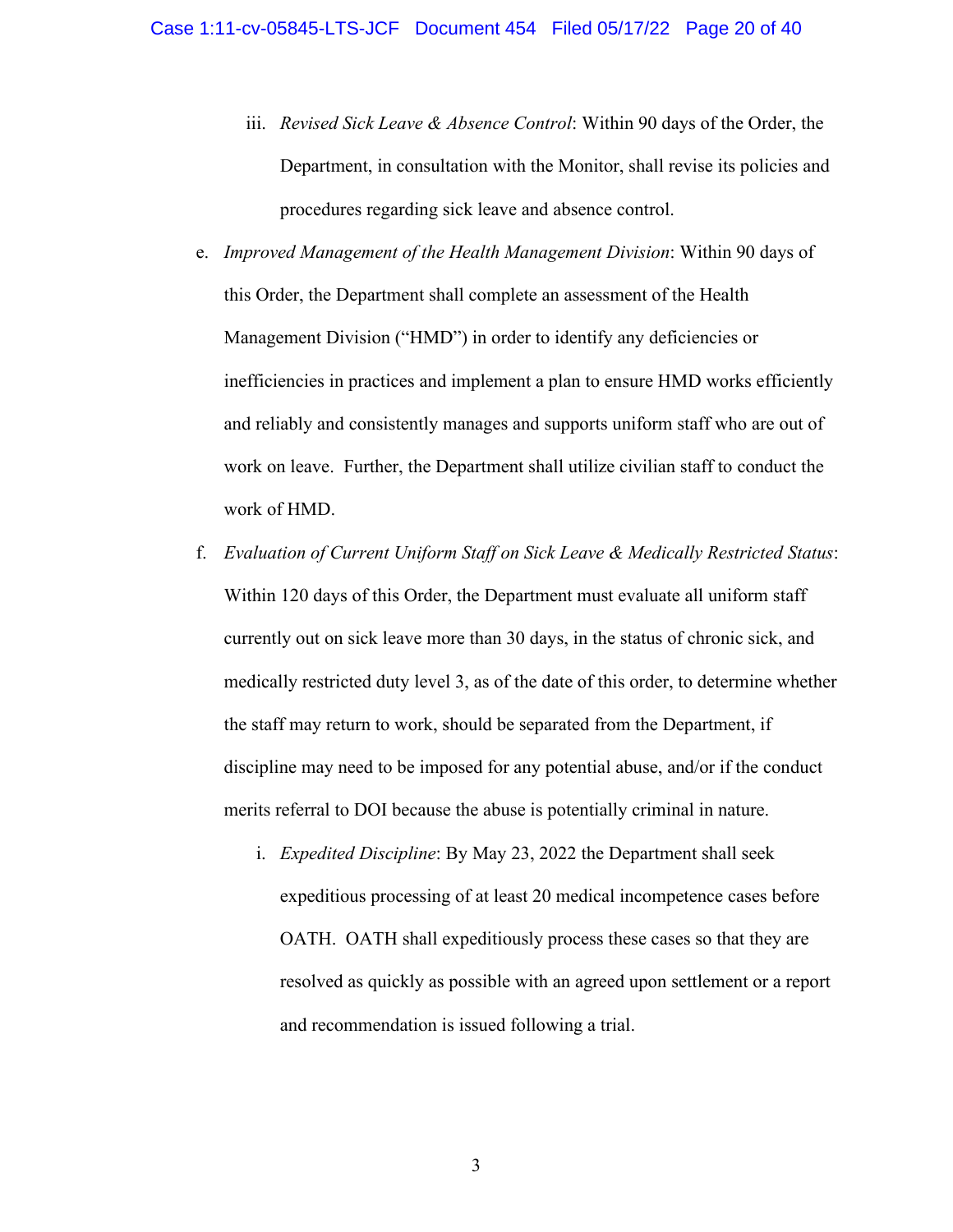g. *Referral of Staff Abuse of Sick Time or Restricted Status:* The Department shall immediately refer any cases of staff abuse of sick time or restricted status to the Department of Investigation for further investigation when the conduct of staff appears to be criminal in nature*.*

### <span id="page-20-0"></span>3. *Supervision*

- a. *Re-assignment of Captains to Supervision of Correction Officers*: Within 30 days of this Order, the Department will evaluate the approximately 45 Captains on Temporary Duty Assignment and re-assign most, if not all, of these Captains to posts that supervise officers assigned to housing unit posts.
- b. *Department Leadership*: The Department shall revise the Table of Organization as follows:
	- i. The Commanding Officer of each facility and command will report directly to the Commissioner.
	- ii. The Commissioner shall appoint a Senior Deputy Commissioner who shall report to the Commissioner. The following positions will report to the Senior Deputy Commissioner:
		- 1. Deputy Commissioner of Security this position will include, at a minimum, the responsibilities of the Security Operations Manager outlined in Section D (Security Practices) of this Order.
		- 2. Deputy Commissioner of Classification, Custody Management, and Facility Operations – this position will include, at a minimum, the responsibilities of the Deputy Commissioner of Classification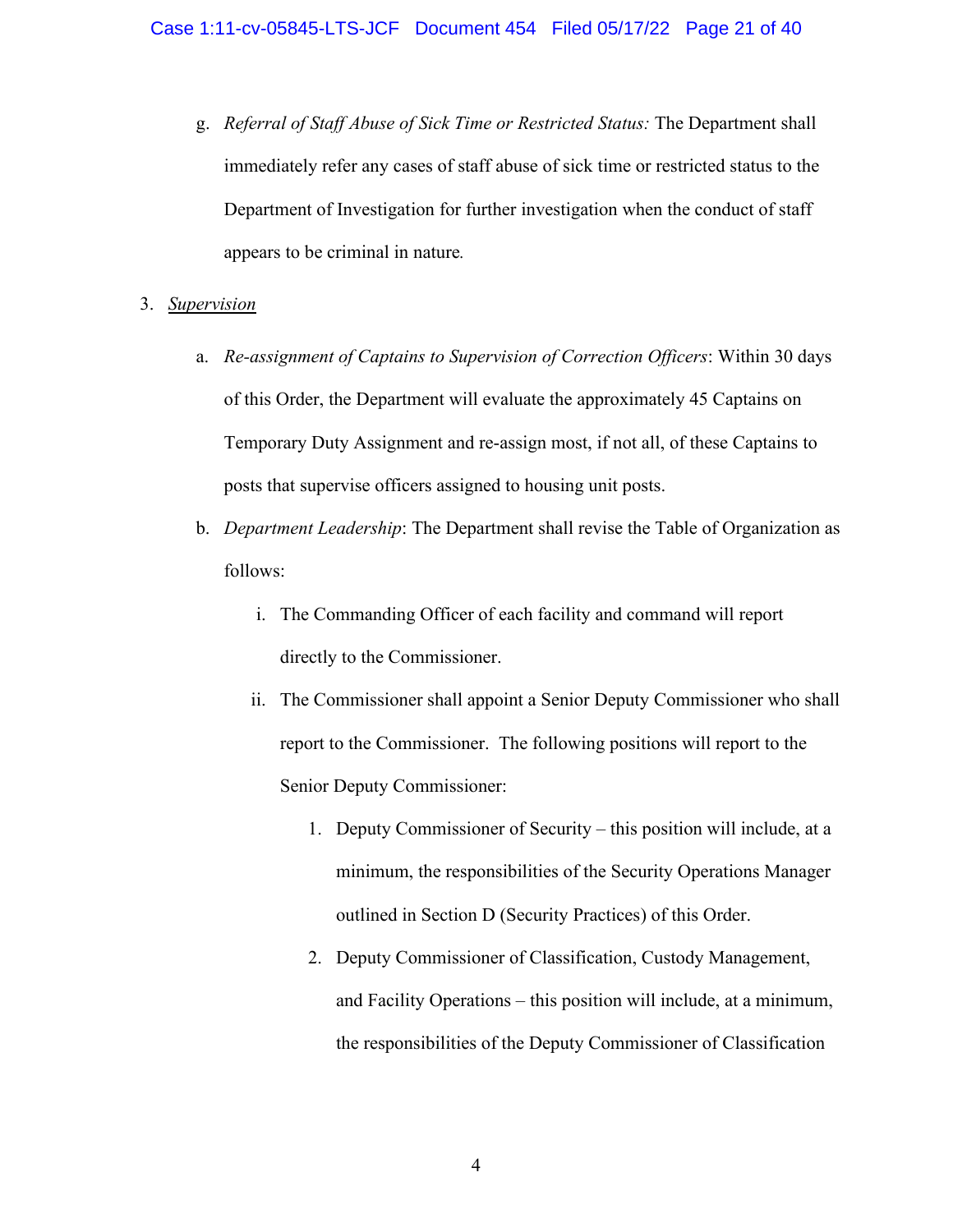### Case 1:11-cv-05845-LTS-JCF Document 454 Filed 05/17/22 Page 22 of 40

outlined in Section E (Prioritize the Management of People in Custody) of this Order.

- a. At least two Associate Commissioners of Operations will report to the Deputy Commissioner of Classification, Custody Management, and Facility Operations
- b. An individual Assistant Commissioner of Operations will be appointed to each facility and will report to the Associate Commissioner of Operations.
- 3. Deputy Commissioner of Administration this position will include, at a minimum, the responsibilities of the Staffing Manager outlined in Section C (Uniform Staffing Practices) of this Order.
- iii. The Health Management Division shall report to the First Deputy Commissioner.
- c. *Expanded Use of Early Intervention, Support and Supervision Unit*: The Early Intervention, Support and Supervision Unit ("E.I.S.S.") shall be expanded to also support any staff on disciplinary probation (for any reason) and for Supervisors during their probationary period. The Department shall also develop an initiative in which each facility has at least one supervisor responsible for working with the E.I.S.S. Unit to support the uniform staff that are on the E.I.S.S. program and address any deficiencies in supervision of those staff that are identified.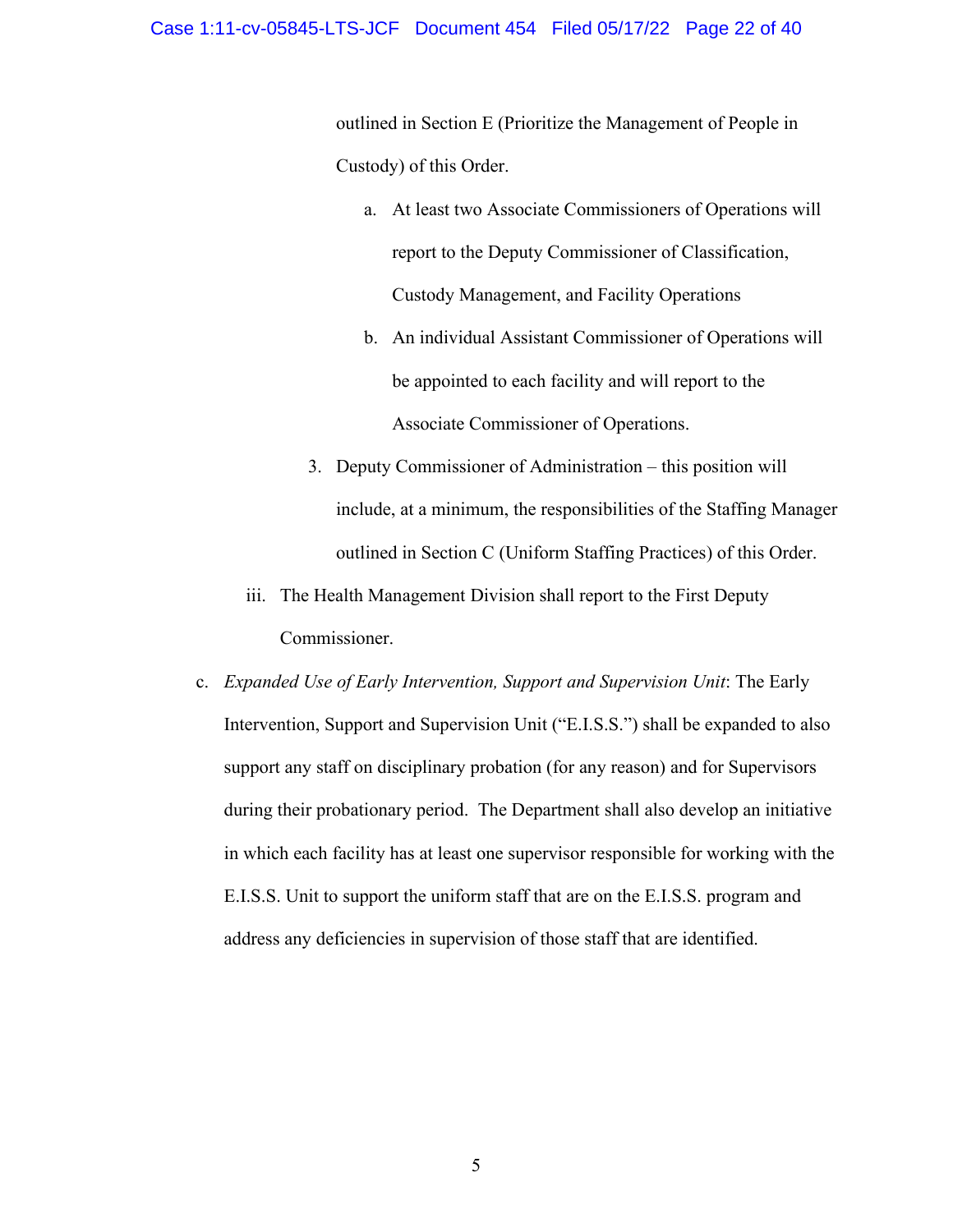### **Section B: Citywide Initiatives to Support Reform**

- <span id="page-22-1"></span><span id="page-22-0"></span>1. *Citywide Task Force:* In order to ensure the Department may timely and meaningfully address the requirements of this Order, the Consent Judgment, and three Remedial Orders, the City shall routinely convene representatives from all City agencies<sup>[1](#page-22-4)</sup> that support the Department budget and funding, the Department's physical plant and any corresponding repairs, the Department's accountability process for staff and incarcerated individuals, and the Department's labor issues to ensure the requirements of this order are implemented in a timely and meaningful manner.
- <span id="page-22-2"></span>2. *Recruitment Efforts for DOC*: Within 30 days of this Order, the City and Department shall launch a new, full scale recruitment campaign focused on attracting and identifying qualified candidates for the following positions: (1) individuals with correctional expertise to serve in leadership positions, (2) attorneys and support staff for the Trials and Legal Division, (3) staff to backfill civilian roles previously held by uniform staff (with a particular emphasis on staff for the Health Management Division), and (4) physicians to evaluate whether uniform staff who are out on leave are able to return to active duty. The recruiting campaign must include unique, creative measures to attract qualified candidates, including incentives and other measures, not previously utilized.
- <span id="page-22-3"></span>3. *Hiring & Onboarding New Staff*: The City and Department shall ensure that the process for interviewing, extending offers, and vetting candidates (as necessary) is refined and improved to ensure an efficient hiring process. On a case-by-case basis the City must also evaluate whether a waiver of certain requirements (*e.g.* residency requirements) may be

<span id="page-22-4"></span><sup>&</sup>lt;sup>1</sup> This shall include, at a minimum, the City's Department of Citywide Administrative Services, the Office of Labor Relations, the Office of Management and Budget, Office of Administrative Trials & Hearings.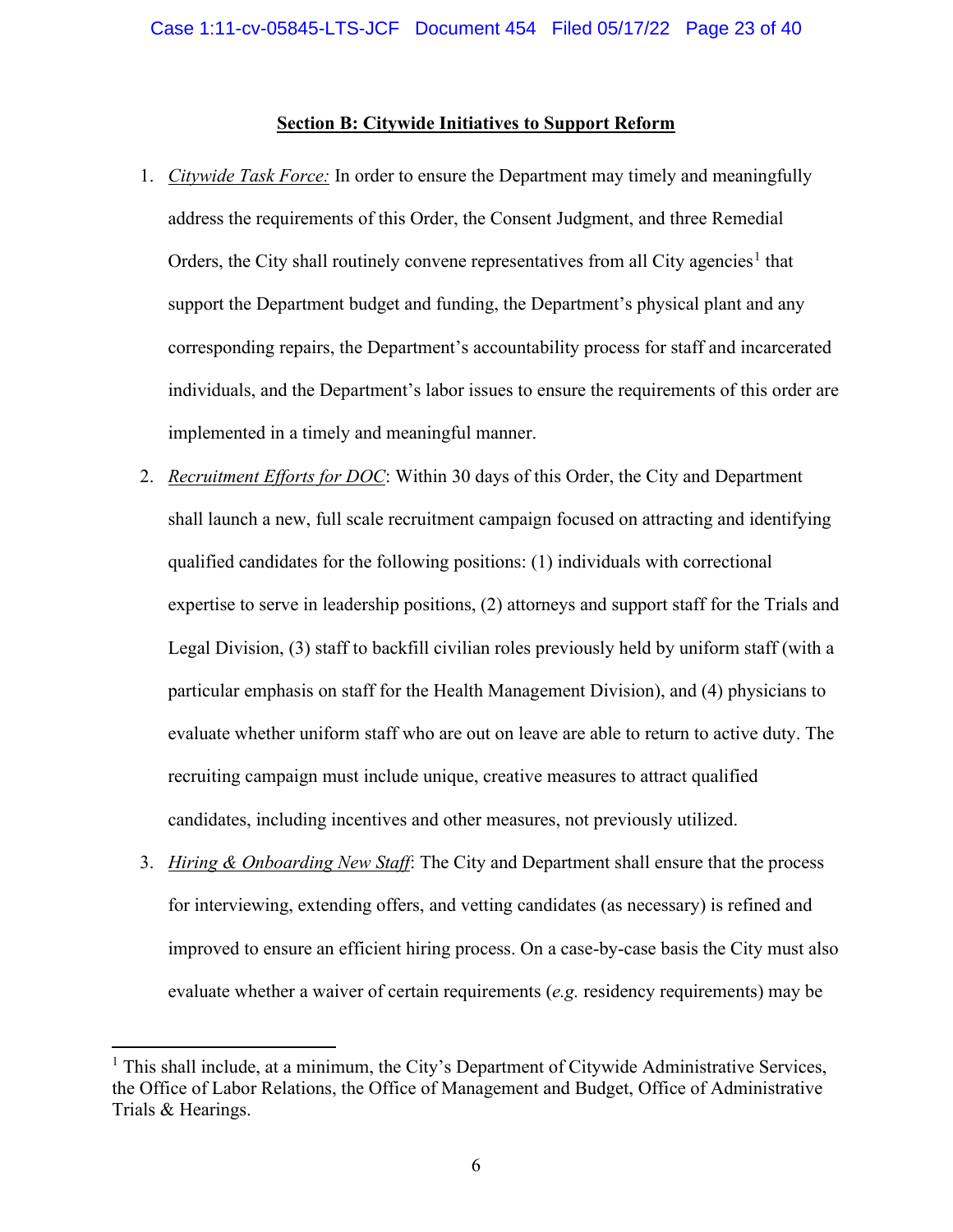### Case 1:11-cv-05845-LTS-JCF Document 454 Filed 05/17/22 Page 24 of 40

afforded to a candidate in order to ensure that the City and Department may hire the most qualified individuals for the position.

<span id="page-23-0"></span>4. *Routine Coordination with Law Enforcement Agencies to Expedite Case Processing of Individuals Incarcerated 365 Days or More*: The Department shall develop a list every month of all incarcerated individuals that have been incarcerated for at least one year or more. This list shall also identify those individuals that have engaged in the last year in Violent Grade I infractions and use of force incidents. This list shall be produced to the Mayor's Office of Criminal Justice and, in turn, provided to representatives of each District Attorney's Office and the Office of Court Administration in order to facilitate efforts for these cases to be processed as quickly as possible. [Additional language forthcoming by Monday, May 23]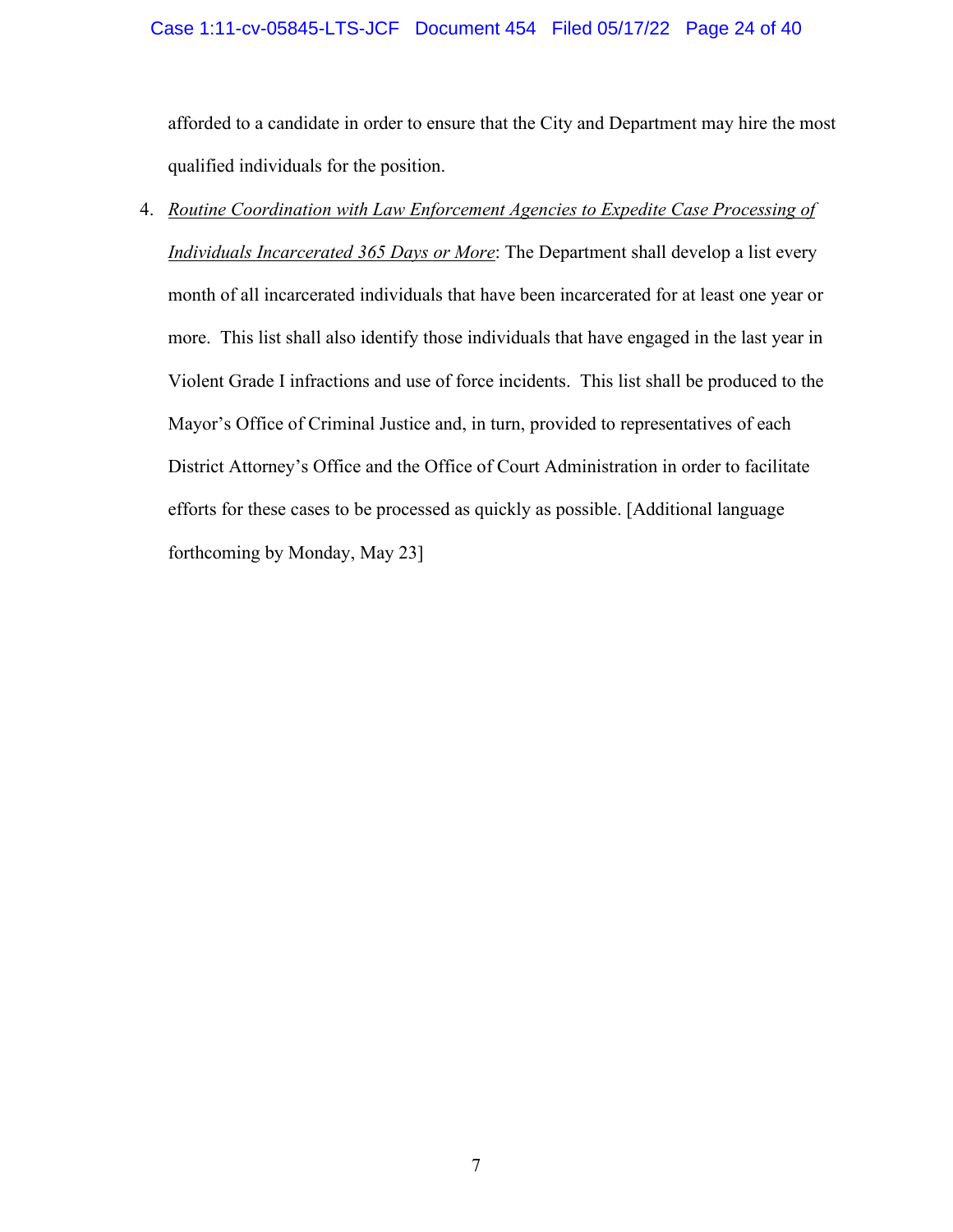### **Section C: Uniform Staffing Practices**

- <span id="page-24-1"></span><span id="page-24-0"></span>1. *Appointment of Staffing Manager*: Within 90 days of this Order, the Department must select a Staffing Manager to develop a sound correctional staffing management scheme, including oversight of the Roster Management Unit and authority to implement initiatives to maximize the deployment of uniform staff as outlined in  $\S C$ ,  $\P 2$  of this order below. The Staffing Manager must have significant expertise in correctional operations *and* correctional staffing administration in other systems outside of the New York City Department of Correction. The Department must consult with the Monitor on the selection of the Staffing Manager.
- <span id="page-24-2"></span>2. *Responsibilities of the Staffing Manager:* The Staffing Manager shall be responsible, at a minimum, for the following:
	- a. *Roster Management Unit*: A dedicated and centralized Roster Management Unit to manage the schedules for uniform staff across the agency. The Roster Management Unit must be equipped with appropriately trained personnel to manage the number of staff authorized to work and the assignment of uniform staff.
	- b. *Deployment of Staff in Facilities*: The Staffing Manager, along with the staff of the Roster Management Unit, must, in consultation with the Monitor, work to maximize deployment of uniform staff within the facilities, including, but not limited to the items outlined below:
		- i. *Improved Management of Staff Rosters*: Devise a central Roster Management system that tracks uniform staff by assignment to a command, including streamlining the master and daily rosters, and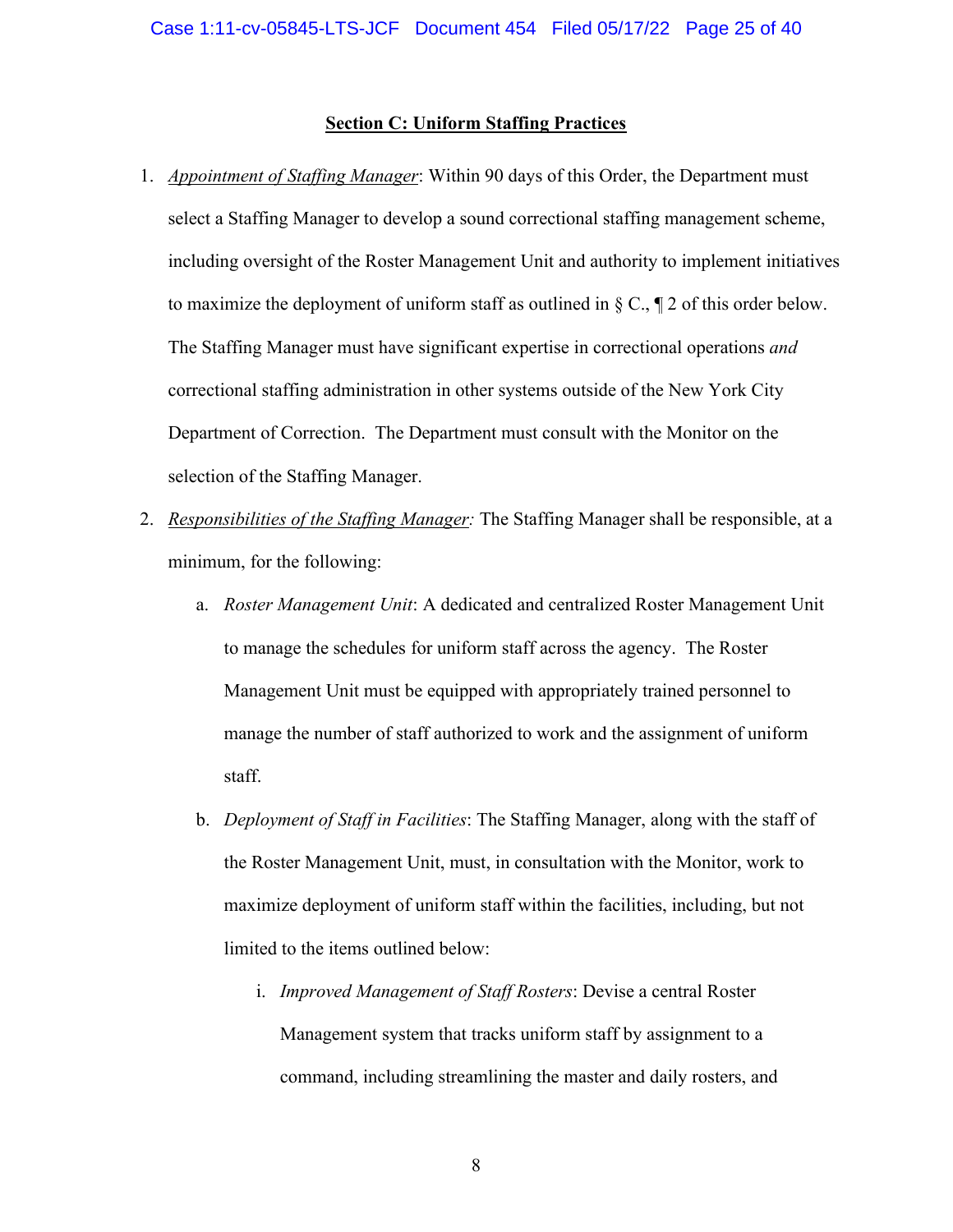creation of a post assignment classification system for every command, to ensure that uniform staff are appropriately deployed throughout the facilities and that critical posts are filled before non-essential posts.

- ii. *Increased Assignment of Captains in the Facility*: Complete a full evaluation of the assignment of all Captains and develop a plan to prioritize assignment of Captains to supervise housing units to increase Captain presence on housing units.
- iii. *Improved Supervision of Captains*: Substantially increase the number of Assistant Deputy Wardens currently assigned to the facilities or a reasonable alternative to ensure that there is adequate supervision of Captains.
- iv. *Deployment of Experienced Staff in Housing Units*: Create an assignment process in which sufficiently experienced uniform staff are deployed to housing units.
- v. *Awarded Posts:* Shall minimize the use of awarded posts so they are primarily utilized for those positions in which a particular skill set is required. A staff member with an awarded non-mandatory post must be redeployed to a mandatory post if there are staffing shortages.
- vi. *Maximize Work Schedules*: Must create alternatives to the work schedule for uniform staff assigned to work in the facilities in order to minimize the use of a 4 by 2 schedule and optimize staff scheduling.
- vii. *Reduction of Uniformed Staff in Civilian Posts*: Must reduce the assignment of uniform staff to civilian posts, including Temporary Duty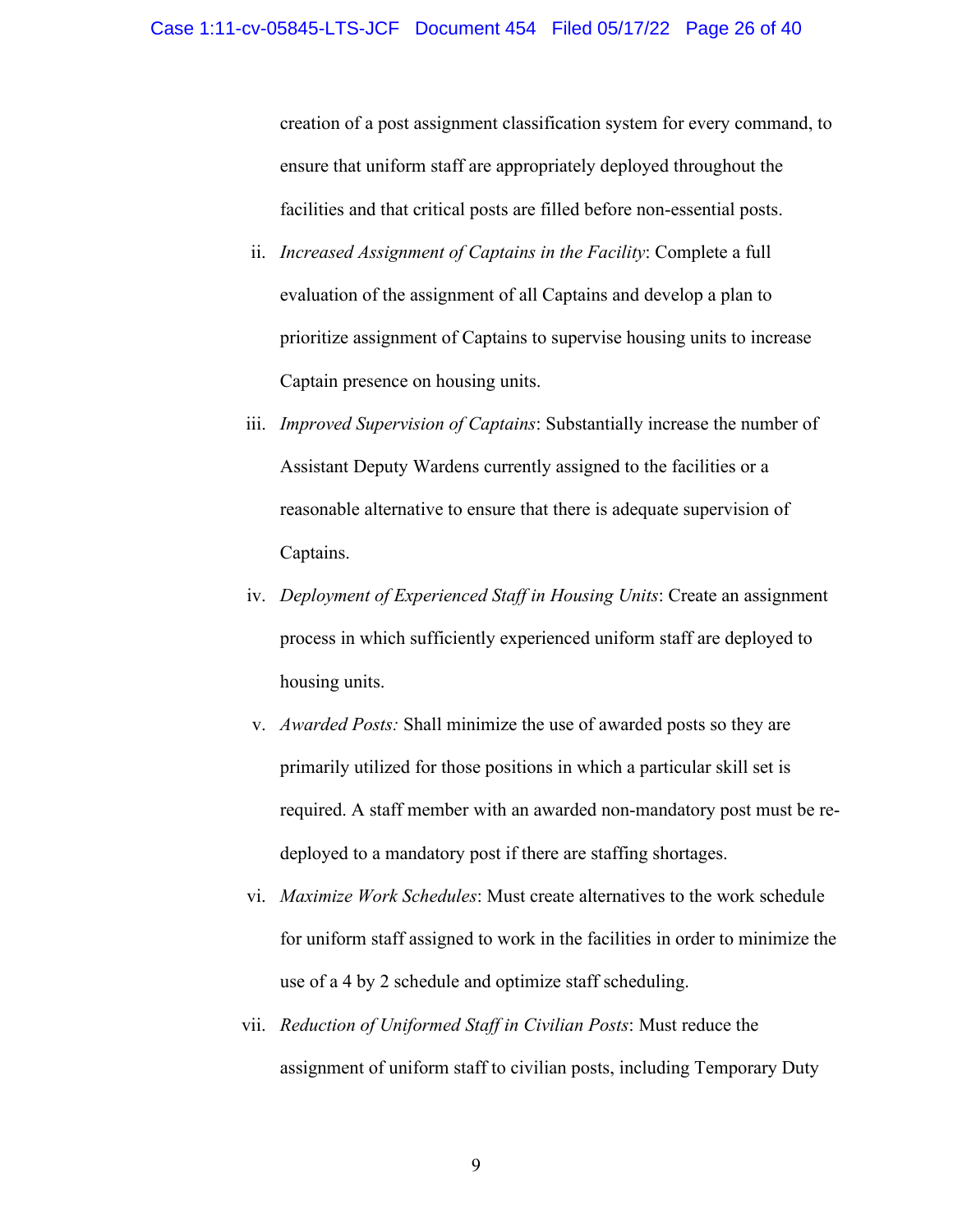### Case 1:11-cv-05845-LTS-JCF Document 454 Filed 05/17/22 Page 27 of 40

Assignment, in order to minimize the reliance on uniform staff for tasks that can and should be reasonably completed by civilians.

- viii. *Post Analysis*: Conduct a post analysis, in consultation with the Monitor, that is rooted in correctional best practices and addresses the lapses in the Department's current staffing practices. The analysis will consider and coordinate staffing determinations the Department has made to revise and improve security practices, in order to staff posts based on reasonable operational need and avoid inefficient staffing practices currently in place (*e.g.*, the "all available" response to all alarms).
	- ix. *Relief Factor*: Create a plan, with concrete and specific timelines, of the staffing initiatives that must be completed in order to develop a reliable and reasonable relief factor.
- <span id="page-26-0"></span>3. *Implementation of Staffing Initiatives*: No later than 90 days after the Staffing Manager joins the Department, the Staffing Manager, in consultation with the Monitor, must develop strategies and initiatives in order for the Staffing Manager to address and implement the requirements of  $\S \mathbb{C}$ ,  $\P$  2 of this Order. These strategies and initiatives must be appropriately sequenced and prioritized with corresponding timelines to ensure that they are appropriately and reasonably addressed in a logical and practical manner. If the Department's system, plan, or initiative fails to adequately and reasonably address the requirements of the particular provision, the Monitor, within 15 business days of receipt of the plan, must advise the Department in writing that the system, plan or initiative is insufficient to achieve compliance with this provision. The Department, in consultation with the Monitor, will refine the system, plan or initiative as necessary to ensure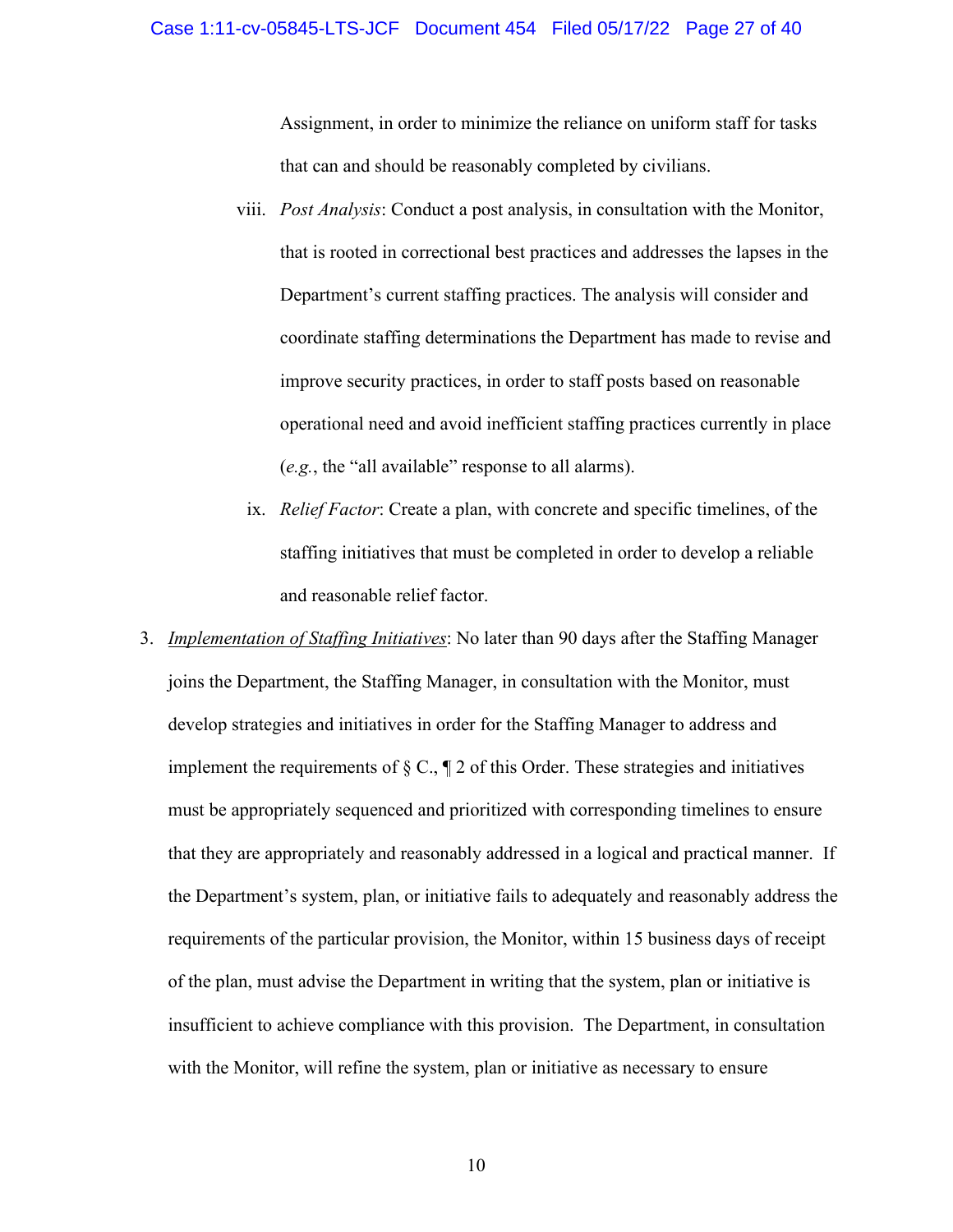### Case 1:11-cv-05845-LTS-JCF Document 454 Filed 05/17/22 Page 28 of 40

compliance with this provision. The Department must then implement the revised system, plan or initiative, including any additional requirements from the Monitor.

<span id="page-27-0"></span>4. *Single Source Tracking System of Staff*: By August 15, 2022, the Department shall license appropriate software and technology to automate uniform staff scheduling and tracking, and create a central repository of information related to uniform staff assignments, status (e.g. active, restricted, in-active, long-term inactive and restricted), and scheduling across all facilities. This system must also have the capability for tracking, collecting, and securing data designed to identify a reasonable and reliable relief factor. The automated system should be based on the collection of internal data and the application of an algorithm that takes into consideration operating days, work schedules, post frequency, off-post time, and leave-time. [Additional language forthcoming about pilot of system by Monday, May 23]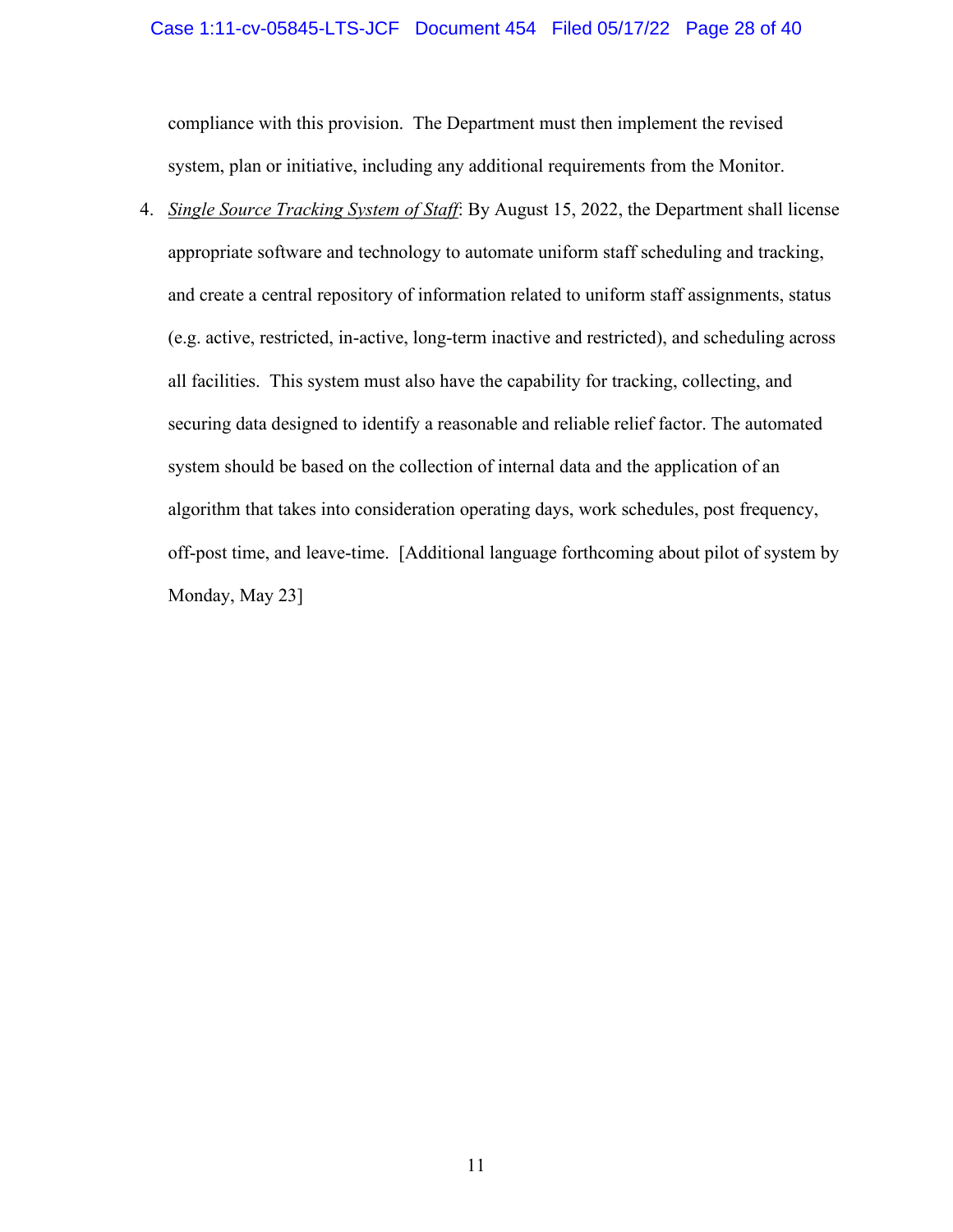### **Section D: Security Practices**

- <span id="page-28-1"></span><span id="page-28-0"></span>1. *Security Operations Manager*: The Department must maintain the appointment of an individual with significant expertise in correctional operations and security as the Security Operations Manager. The Department must consult with the Monitor before *any* individual is appointed to serve in this position. The Security Operations Manager must have: (1) appropriate authority to manage and implement the responsibilities enumerated below, and (2) adequate resources to conduct their work.
- <span id="page-28-2"></span>2. *Responsibilities of the Security Operations Manager*: The Security Operations Manager shall be responsible, at a minimum, for managing the following:
	- a. the interim Security Plan pursuant to  $\P$  1(i)(a) of the Second Remedial Order;
	- b. reduced reliance on the use of the intake following a use of force incident pursuant to § A, ¶ 3 of the First Remedial Order. The Security Operations Manager shall also work in collaboration with the Deputy Commissioner of Classification regarding processing of incarcerated individuals within 24 hours in Intake, as noted in  $\S E$ ,  $\P 4$  of this Order (below);
	- c. Emergency Response Teams pursuant to  $\S A$ ,  $\P 6$  of the First Remedial Order;
	- d. procedures on how searches are conducted;
	- e. improved escort techniques to eliminate the unnecessary use of painful escort holds;
	- f. self-harm procedures and policies pursuant to  $\P$  1(i)(b) of the Second Remedial Order; and
	- g. Post Incident Management protocols pursuant to  $\P$  1(i)(e) of the Second Remedial Order.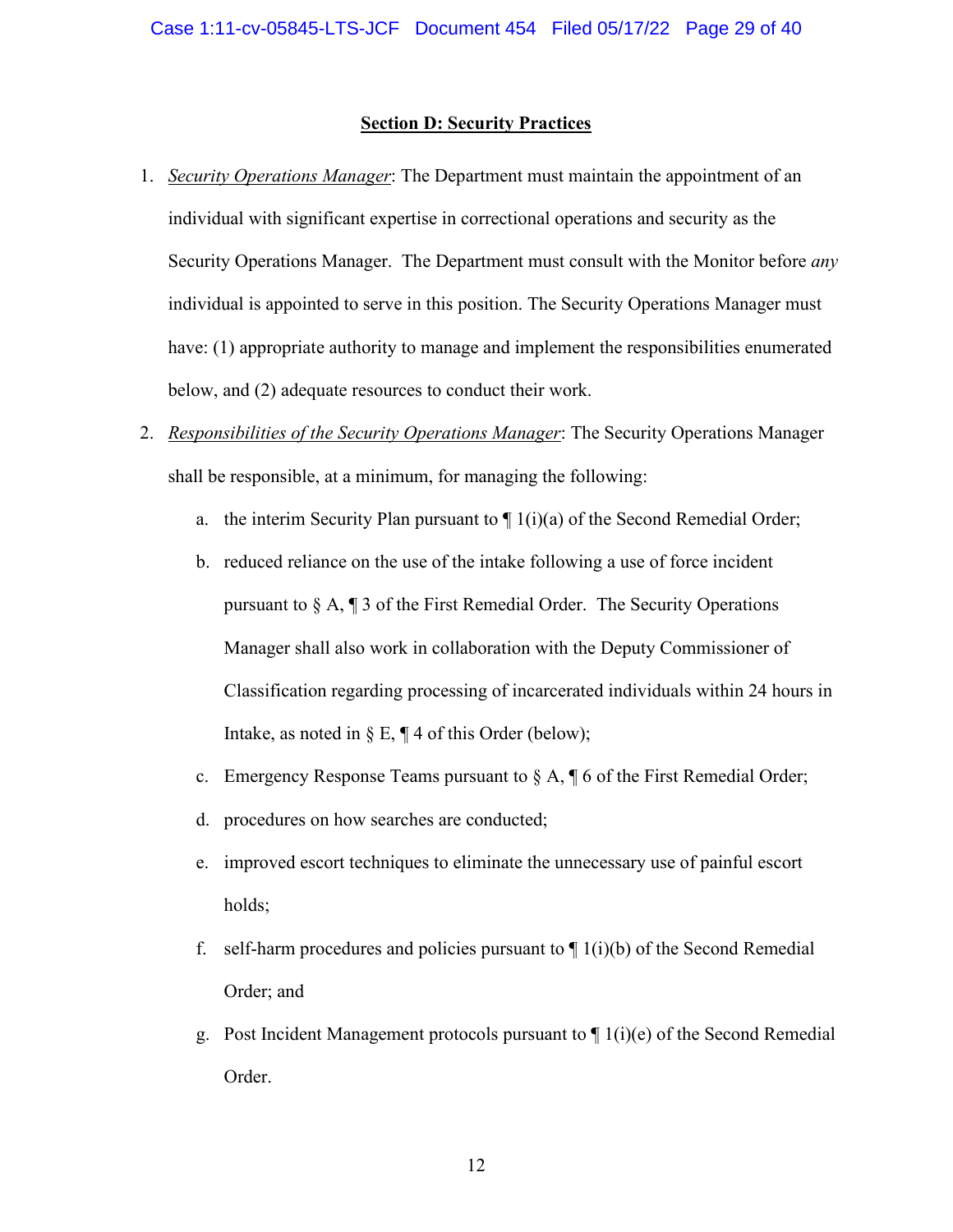- <span id="page-29-0"></span>3. *Evaluating Assessments of Compliance*: The Security Operations Manager must routinely evaluate the assessments conducted by the Nunez Compliance Unit (or any comparable unit) and address the security deficiencies identified.
- <span id="page-29-1"></span>4. *Implementation of Security Initiatives*: No later than 90 days after the Security Operations Manager joins the Department, the Security Operations Manager must develop initiatives, in consultation with the Monitor, to address the requirements of  $\S D$ ,  $\P 2$  of this order. The initiatives related to Emergency Response Teams and searches must address and incorporate the Monitor's feedback that was provided in 2021. The initiatives developed to address the requirements of  $\S D$ ,  $\P 2$  must be implemented within 150 days of when the Security Operations Manager joins the Department. The initiatives created by the Security Operations Manager to address the requirements of  $\S D_{n} \P 2$  of this order above must be provided to the Monitor once finalized. If the Department's initiative(s) fail to adequately and reasonably address the requirements of  $\S D$ ,  $\P 2$  above, the Monitor, within 15 business days of receipt of the plan, must advise the Department in writing that the plan is insufficient to achieve compliance with  $\S D$ ,  $\P 2$  above. The Monitor may direct the Department to refine the initiative(s) as necessary to ensure compliance with  $\S$ D.,  $\P$  2 above. The Department must then implement the revised initiative(s), including any additional requirements from the Monitor.
- <span id="page-29-2"></span>5. *Expanded Capacity for the Department's Internal Assessment of Security Initiatives*: By August 1, 2022, the Department shall have sufficient staff dedicated to conducting reasonable assessments of the Department's efforts to implement the initiatives described in § D., ¶ 2 above. The Department shall ensure that the findings of said assessments are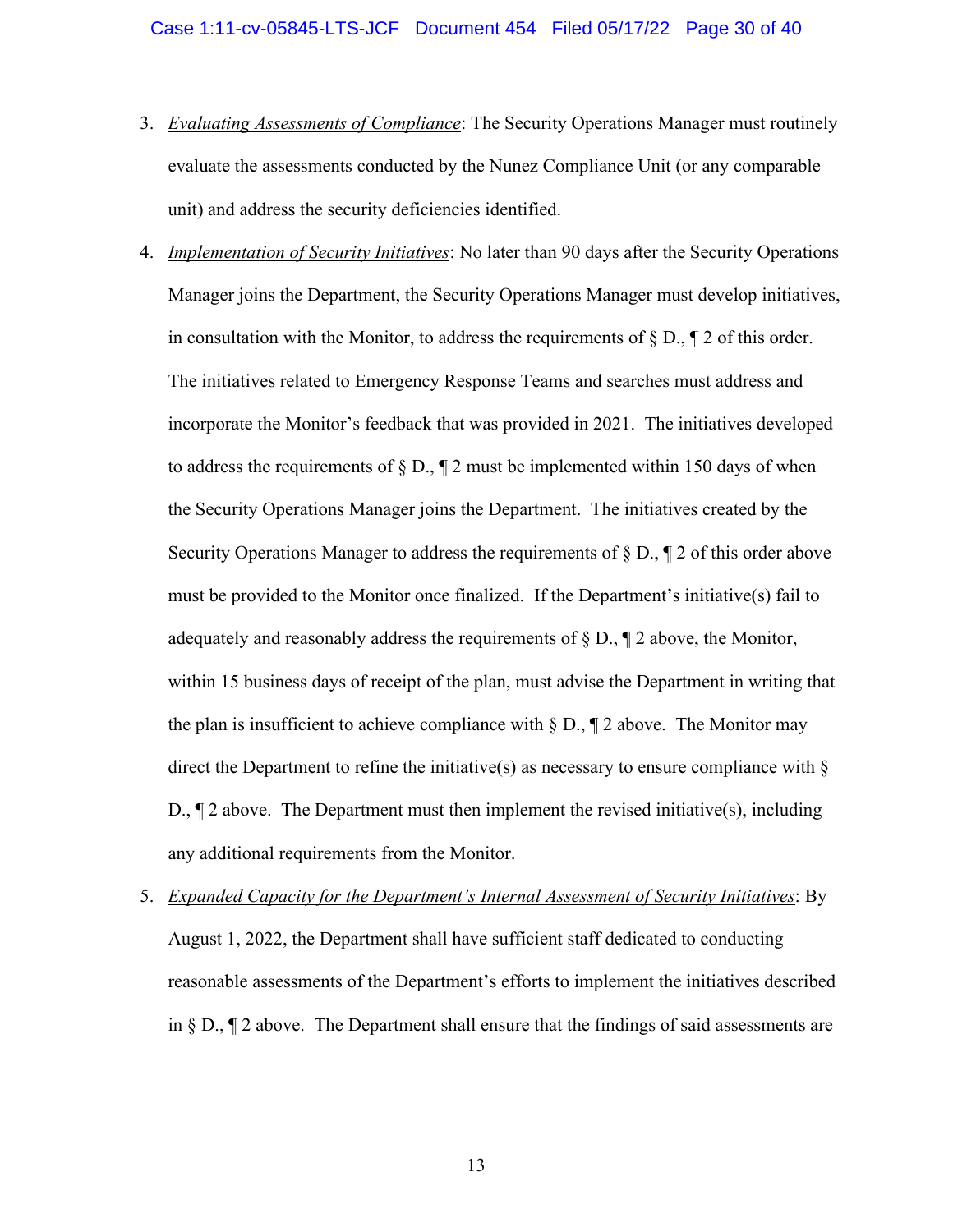### Case 1:11-cv-05845-LTS-JCF Document 454 Filed 05/17/22 Page 31 of 40

utilized by staff leadership to improve practice and any obstacles to implementing these initiatives.

- <span id="page-30-0"></span>6. *Reporting to the Monitor*: Beginning on June 1, 2022, the Security Operations Manager and the leader of the Nunez Compliance Unit (or comparable unit) must regularly provide updates to the Monitor regarding their work. The Security Operations Manager and the leader of the Nunez Compliance Unit will collaborate with the Monitor on the format and frequency of the updates, allowing for changes in such format and frequency as the work progresses.
- <span id="page-30-1"></span>7. *Cell Doors & Perforated Metal Window Covering*: [Language forthcoming by Monday, May 23]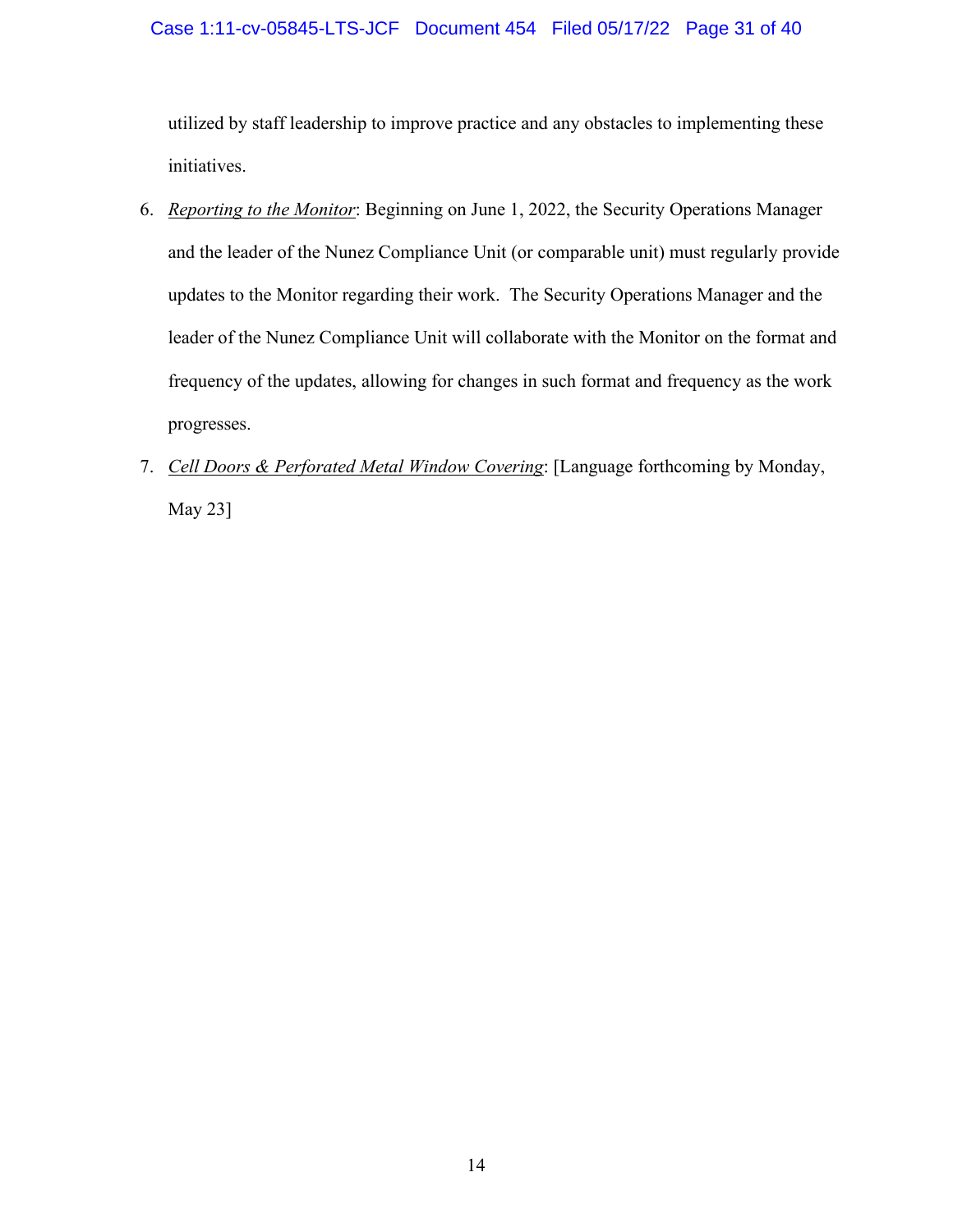### **Section E: Prioritize the Management of People in Custody**

<span id="page-31-1"></span><span id="page-31-0"></span>1. *Classification Manager*: By August 1, 2022, the Department shall appoint a

Classification Manager to oversee the Custody Management Unit. The Classification Manager must be authorized to secure necessary resources, ensure there are dedicated staff to do this work, and enforce compliance with the relevant policies and procedures and devise a process to monitor outcomes of compliance with the initiatives outlined in the responsibilities below.

- <span id="page-31-2"></span>2. *Responsibilities of the Classification Manager*: The Classification Manager shall be responsible for managing, at a minimum, the following:
	- a. *Centralized Unit*: a centralized Custody Management Unit ("CMU") for all classification functions. The CMU shall centrally manage inter-facility and intrafacility transfers to ensure people are housed in units that are commensurate with their custody level and to ensure adherence to the Department's strategy for widely dispersing people who are affiliated with a Security Risk Group ("SRG"). CMU may include staff who are located at individual facilities, but they must report directly to CMU leadership.
	- *b. Reclassification*: a reclassification process in which people in custody are reclassified at 60-day intervals following their initial classification and manage the performance of each facility accordingly.
	- c. *Updated Tracking System*: addressing concerns identified by the Classification Consultant, James Austin, regarding the reclassification form in the Inmate Information System ("IIS").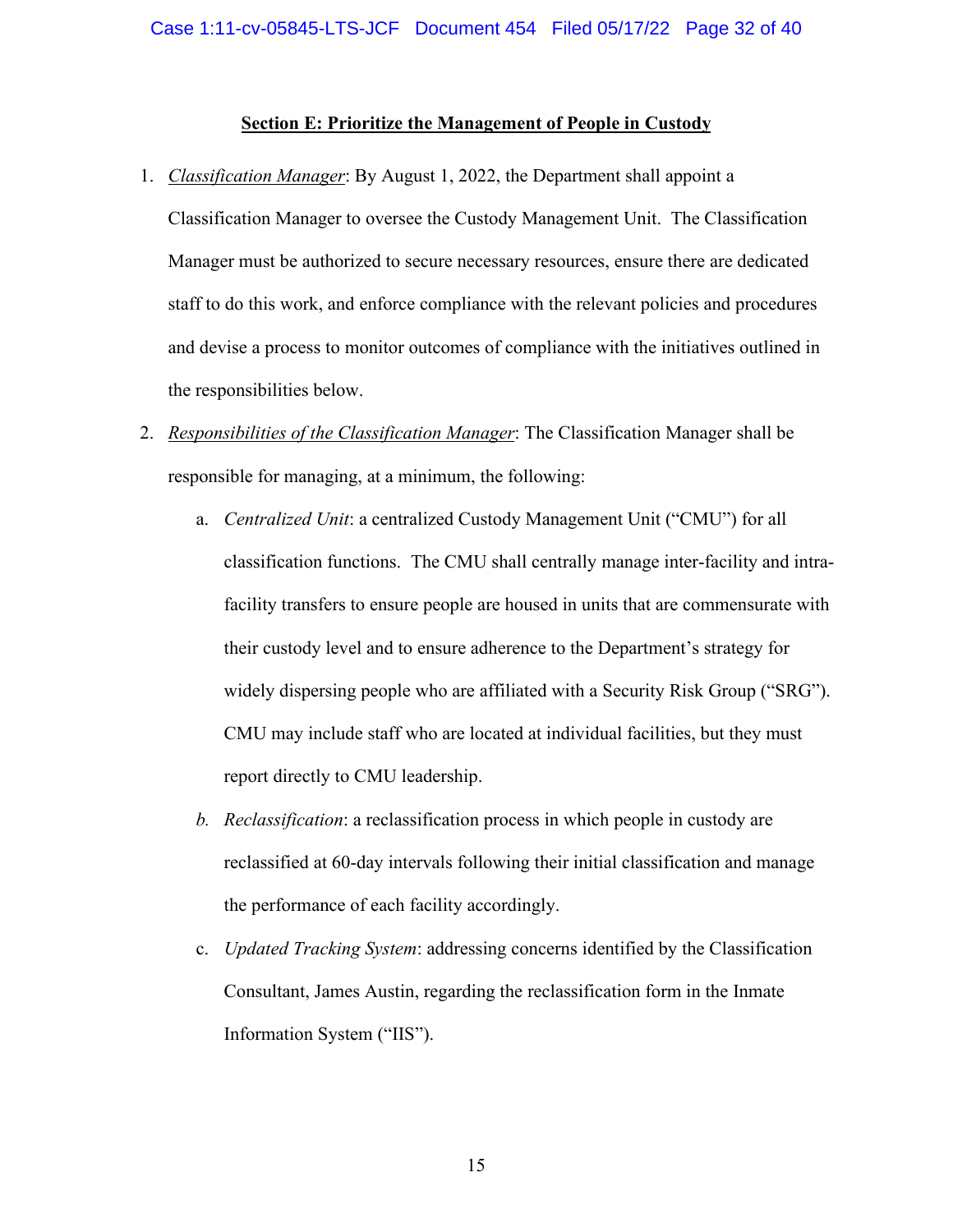- d. *Re-balancing Housing Units*: Development of a reasonable and adequate plan to reduce the practice of concentrating SRG-affiliates in certain housing units. The Department, in consultation with the Monitor, shall develop a phased-in implementation plan to reduce the concentration of SRG-affiliates in certain housing units.
- <span id="page-32-0"></span>3. *Implementation of Security Initiatives*: No later than 90 days after the Classification Manager joins the Department, the Classification Manager must develop initiatives, in consultation with the Monitor, to address the requirements of  $\S E$ ,  $\P 2$  of this order. These initiatives must be implemented within 150 days of when the Deputy Commissioner of Classification joins the Department.
- <span id="page-32-1"></span>4. *Intake*:
	- a. *Processing Incarcerated Individuals Through Intake Within 24 Hours*: The Department shall continue to implement the requirements of  $\P$  1(i)(c) of the Second Remedial Order.
	- b. *Initiatives to Reduce Reliance on Intake*: The Classification Manager and the Security Operations Manager shall collaborate on initiatives under each of their respective scopes of work to reduce the reliance on intake and ensure incarcerated individuals are processed through intake in a timely manner.
- <span id="page-32-2"></span>5. *Management of Incarcerated Individuals Following Serious Incidents of Violence*: Within 60 days of this Order, the Department, in consultation with the Monitor, must develop a housing and management strategy that will safely and adequately manage those incarcerated individuals that have engaged in serious acts of violence and pose a heightened security risk to the safety of other incarcerated individuals and staff. This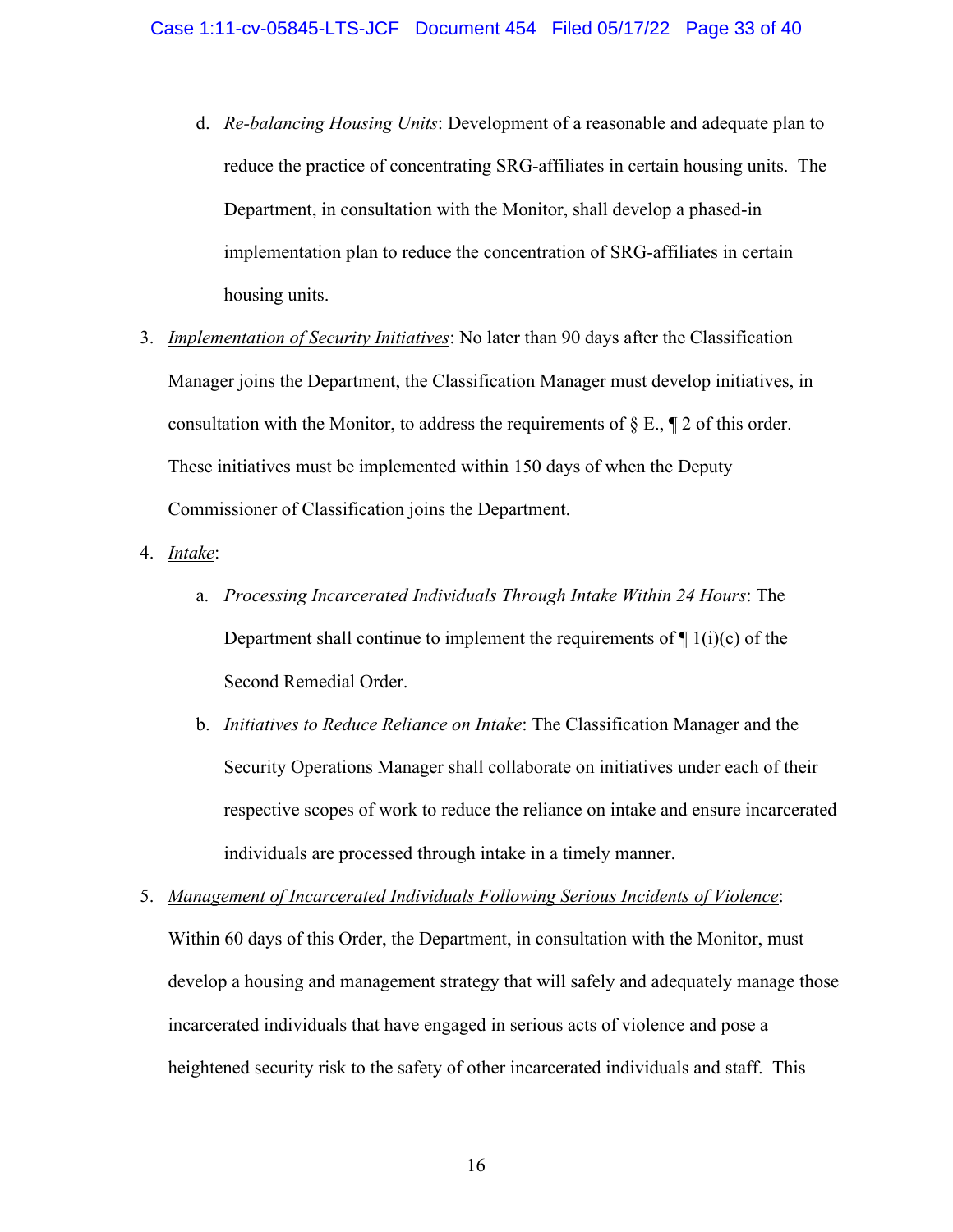housing and management strategy must comply with the HALT Act, reflect sound correctional practice, and is subject to the approval of the Monitor. This housing and management strategy must be implemented within 30 days of receipt of approval.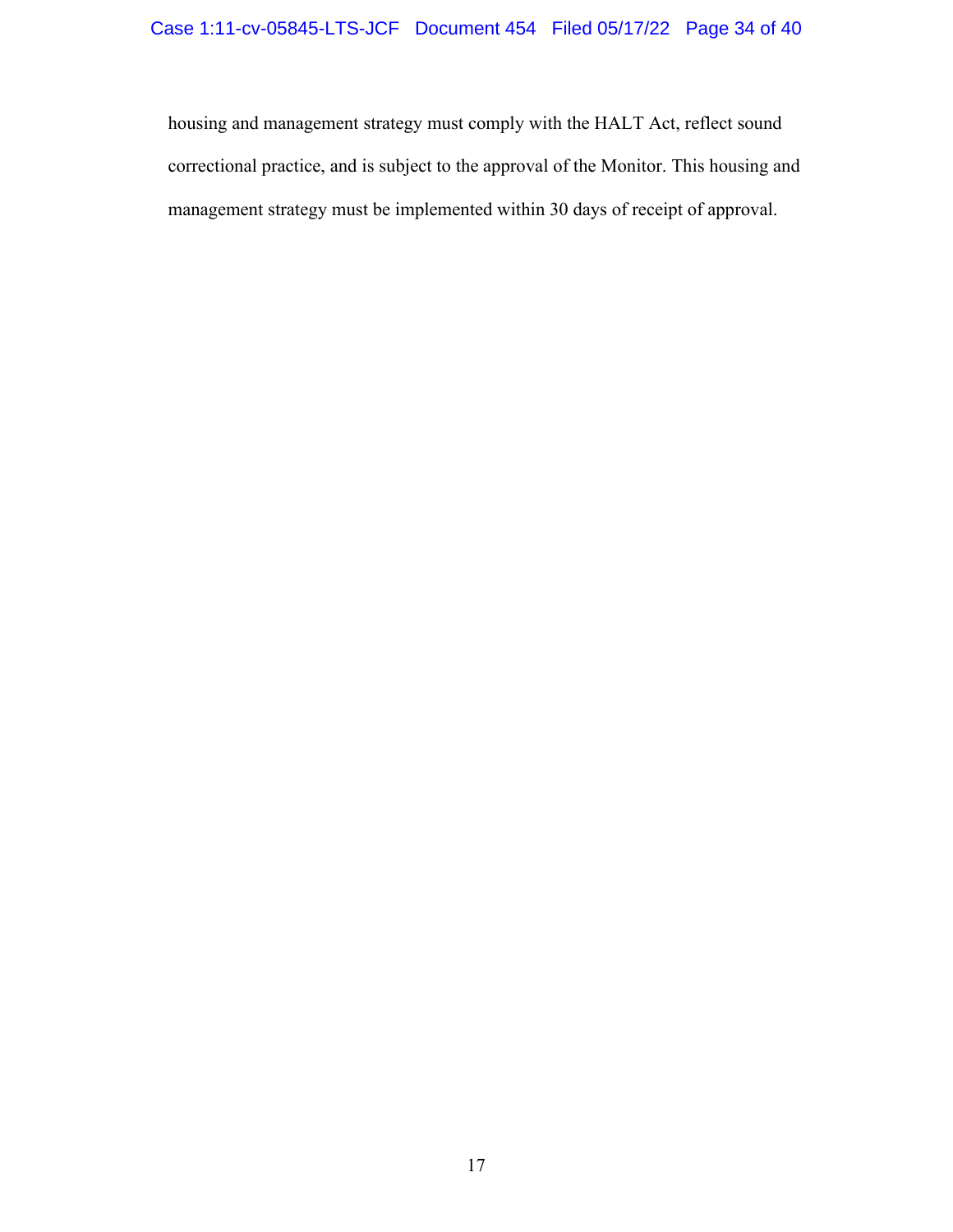#### **Section F: Staff Accountability**

- <span id="page-34-1"></span><span id="page-34-0"></span>1. *Staffing for Trials Division*: By July 29, 2022, the Defendants must assign at least thirteen *additional* agency attorneys, two *additional* legal coordinators, four *additional* support staff and two *additional* directors to the Trials Division.
	- a. The City shall thereafter ensure that the Department's Trials Division maintains at least 25 agency attorneys and 4 directors, unless and until the Department can demonstrate to the Monitor with an internal staffing analysis that fewer agency attorneys and directors are necessary to timely address the disciplinary matters pending with the Trials Division.
- <span id="page-34-2"></span>2. *Expeditious Resolution of Egregious Conduct and/or Multiple Serious Violations*: The City, Department and OATH shall develop, in consultation with the Monitor, a process by which appropriate and meaningful discipline, up to and including termination, for any staff member can be imposed in any case involving: (1) conduct that would merit the Department seeking termination pursuant to the Disciplinary Guidelines, and (2) egregious conduct that resulted in the risk of serious harm to an incarcerated individual. The Monitor may refer cases to the Department for resolution in this expedited manner.
	- a. A case identified to be resolved in an expedited manner must be resolved as follows:
		- i. *Investigations*: The investigation(s) of the matter must be completed within 30 business days of identification.
		- ii. *Referral for Discipline*: The case must be processed for discipline, including completion of the MOC, referred to the Trials Division, charges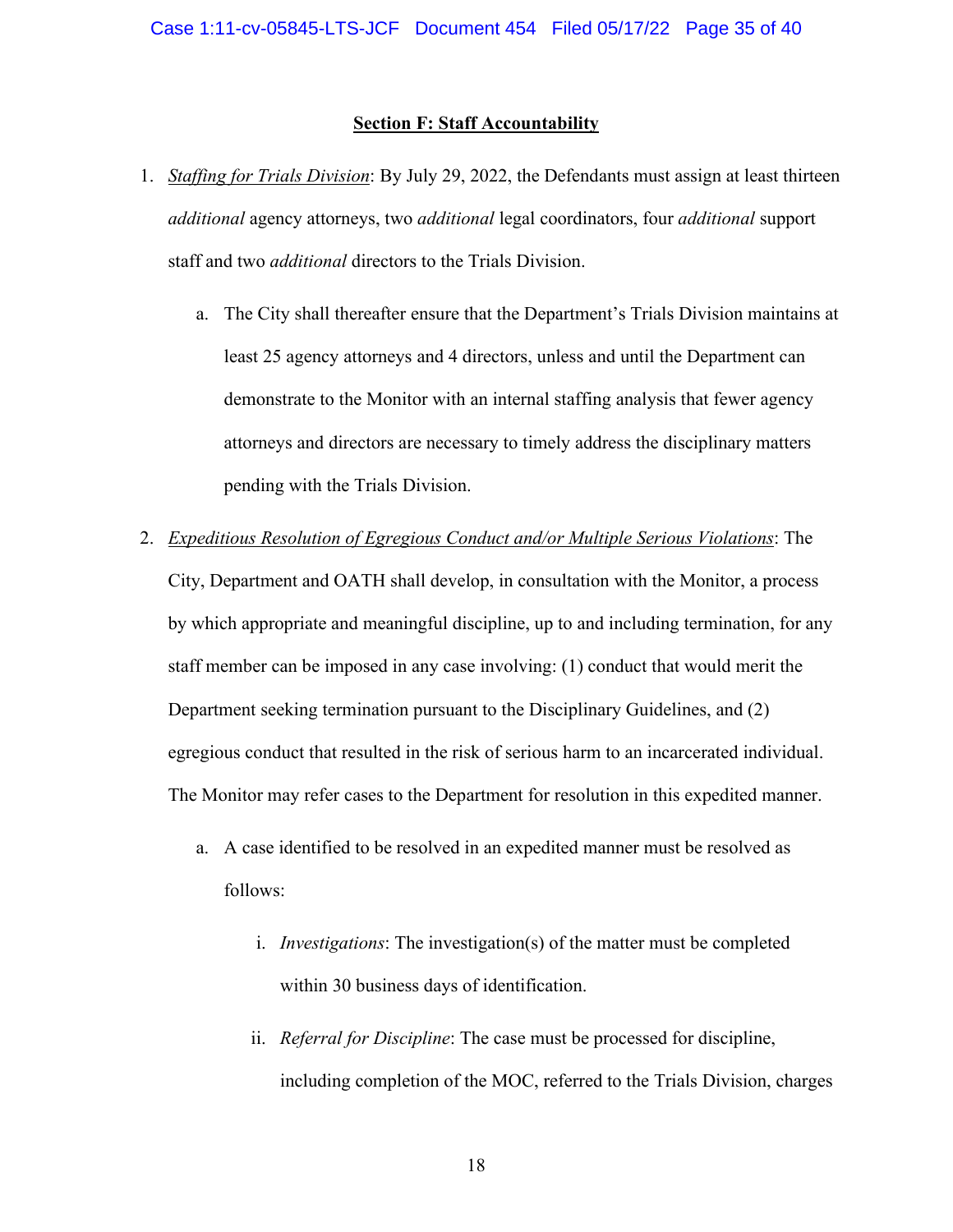served on the Respondent, discovery produced to the Respondent, an offer for resolution must be provided to the Respondent, the case filing with OATH, and a pre-trial conference must be scheduled within 20 business days of the closure of the investigation.

- iii. *Adjudication of Discipline*: Any and all disciplinary proceedings, including, but not limited to, convening a pre-trial conference, conducting a trial before OATH, and submission of a Report and Recommendation from the OATH ALJ must be completed within 35 business days of the case being filed with OATH.
- iv. *Imposition of Discipline*: The Commissioner must impose the final disciplinary action within 15 business days of receiving the Report and Recommendation from OATH.
- <span id="page-35-0"></span>3. *Revised Procedures for Command Discipline*: By August 1, 2022, the Department, in consultation with the Monitor, shall revise the policy regarding Command Discipline to maximize the use of a Command Discipline for lower level misconduct and ensure efficiency in the processing of Command Disciplines.
- <span id="page-35-1"></span>4. *Addressing the Disciplinary Backlog*: By June 30, 2022, the Monitor shall provide the Court with the status of the Department's efforts to resolve the Priority Backlog Disciplinary Cases and the Other Backlog Disciplinary Cases in the fourth Remedial Consent Order Interim Report. This report, pursuant to ¶ 1(iii) of the Third Remedial Order, will also include the Monitor's assessment of the Department's efforts to resolve the Priority Backlog Disciplinary Cases and the steps that the Monitor recommends be taken, including relevant timeframes, to resolve the Other Backlog Disciplinary Cases.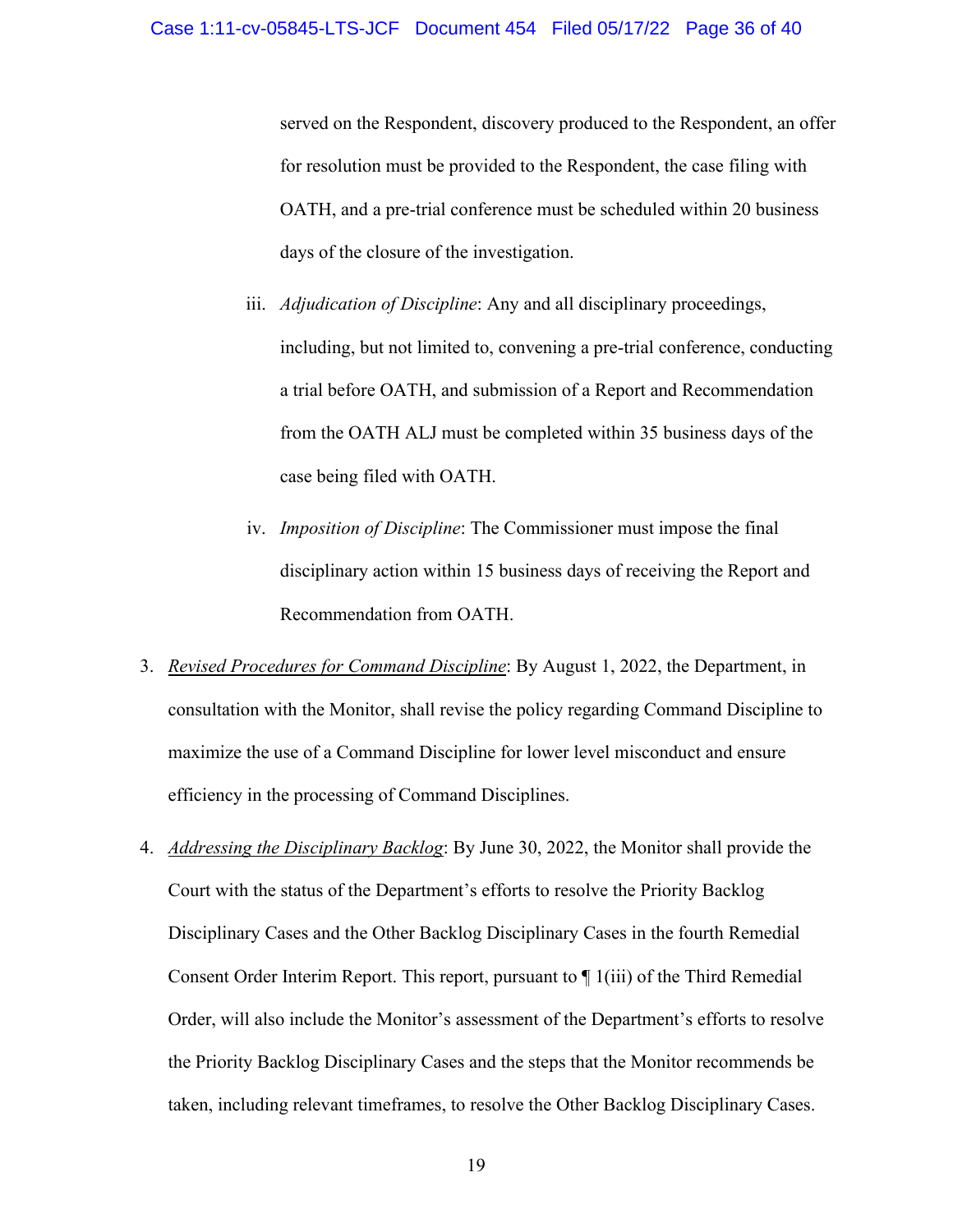- <span id="page-36-0"></span>5. *Addressing Discipline for Abuse of Staff Leave or Restricted Duty Policies:* The Department shall take all necessary steps to impose appropriate and meaningful discipline, up to and including termination, for any staff member who violates Department policies, procedures, rules, and directives relating to sick leave, restricted or modified duty, or absence without official leave.
- <span id="page-36-1"></span>6. *Immediate Corrective Action*. The Department shall continue to implement § C, ¶ 1 of the First Remedial Order.
- <span id="page-36-2"></span>7. *Responding to Monitor Recommendations*. The Department shall continue to implement § C, ¶ 2 of the First Remedial Order.
- <span id="page-36-3"></span>8. *Disciplinary Manager*. The Department shall maintain a Disciplinary Manager pursuant to ¶ 5 of the Third Remedial Order.
- <span id="page-36-4"></span>9. *Streamlined OATH Process:* The OATH Division shall continue to implement the following provisions:
	- a. *Expeditious OATH Proceedings* pursuant to § C ¶ 4 of the First Remedial Order.
	- b. *Applicability of Disciplinary Guidelines to OATH Proceedings* pursuant to § C ¶ 5 of the First Remedial Order.
	- c. *Increased Number of OATH Pre-Trial Conferences* pursuant to ¶ 2 of the Third Remedial Order.
	- d. *New OATH Procedures and Protocols* pursuant to ¶ 3 of the Third Remedial Order.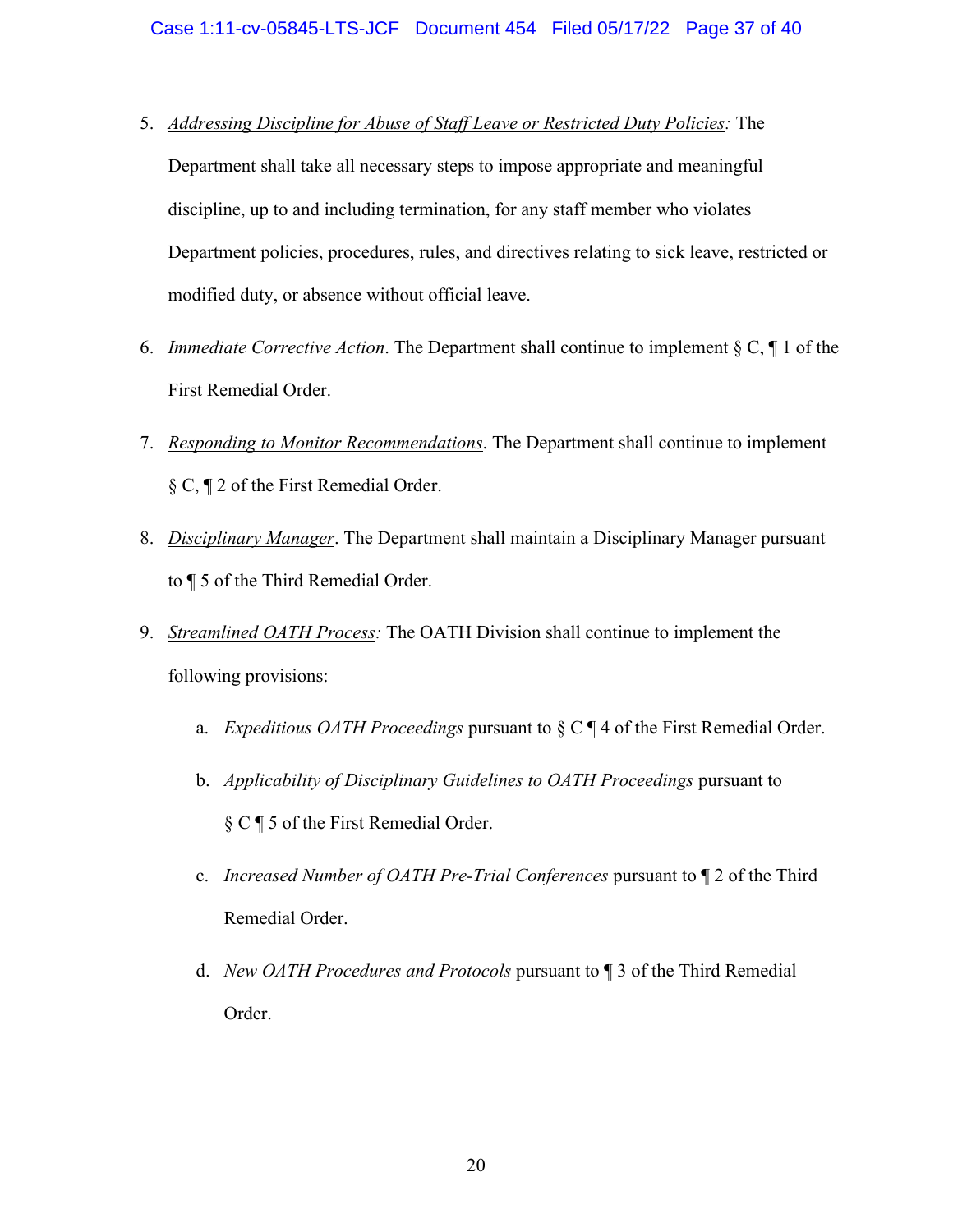### **Section G: Assessment of Compliance & Reporting in 2022**

- <span id="page-37-1"></span><span id="page-37-0"></span>1. *Monitor Reports*: The structure, focus, and frequency of the Monitor's Reports covering the period of January 1, 2022 through December 31, 2022 will be altered. During this period of time, four Monitor's Reports will be filed per the schedule below:
	- i. June 30, 2022
	- ii. October 28, 2022
	- iii. January 31, 2023
	- iv. March 16, 2023
- <span id="page-37-2"></span>2. *Court Status Conference*: The Court shall convene a status conference with the Parties and the Monitor approximately 3 weeks after the filing of each Monitor's Report.
- <span id="page-37-3"></span>3. *Content of Reports*: Each report will include the following:
	- a. *City and Department's Efforts to Reform the Agency*: The Monitor's evaluation and assessment of the City and Department's efforts to address the following foundational issues that corresponds with the five distinct sections of this plan. This assessment shall identify whether sufficient and sustainable progress has been made on the following:
		- i. Immediate Initiatives to Address Harm
		- ii. Citywide Initiatives to Support Reforms
		- iii. Uniform Staffing Practices
		- iv. Security Practices
		- v. Prioritizing the Management of People in Custody
		- vi. Staff Accountability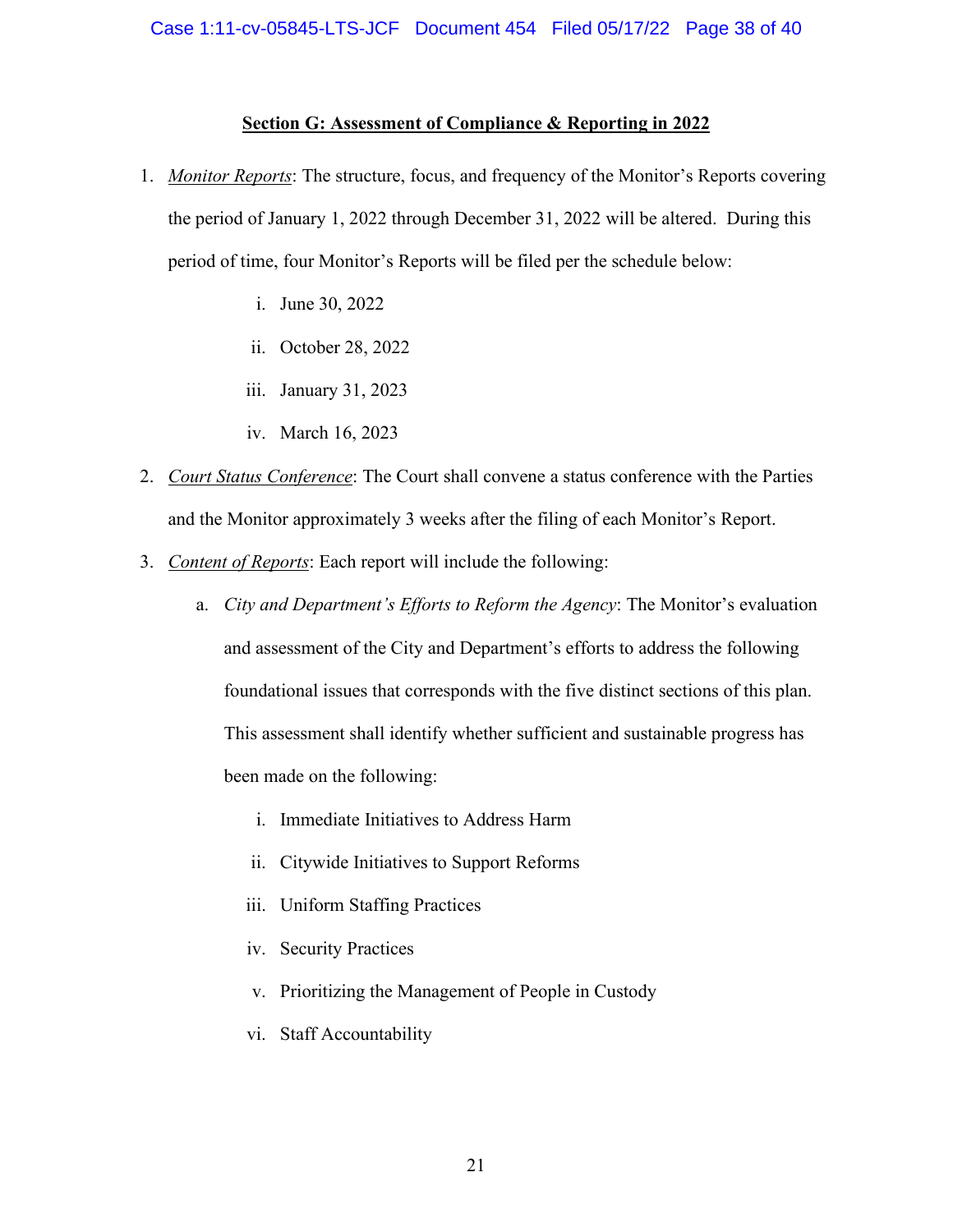- b. An assessment of the City and Department's efforts to address the specific requirements in this Order
- <span id="page-38-0"></span>4. *Compliance Assessment*: Given the Monitor's findings in the Monitor's March 16, 2022 Special Report, (pages 63 to 65), the Monitor's assignment of compliance ratings, (pursuant to  $\S$  XX,  $\P$  18 of the Consent Judgment), or the Consent Judgment and the First Remedial Order are suspended for the time period covering January 1, 2022 to December 31, 2022 except for those provisions incorporated in to this Action Plan and the provisions listed below.
	- a. The Monitor shall assign compliance ratings, pursuant to  $\S XX$ ,  $\P 18$  of the Consent Judgment, for the following provisions from the Consent Judgment and the First Remedial Order:
		- i. Consent Judgment § IV. (Use of Force Policy), ¶ 1;
		- ii. Consent Judgment § V. (Use of Force Reporting & Tracking),  $\P\P$  2 & 22;
		- iii. Consent Judgment § VII. (Use of Force Investigations), ¶ 1;
		- iv. Consent Judgment § VIII. (Staff Discipline and Accountability), ¶ 1;
		- v. Consent Judgment § XII. (Screening and Assignment of Staff), ¶ 1 to 3;
		- vi. Consent Judgment § XV. (Safety and Supervision of Inmates Under the Age of 19), ¶ 1; and
		- vii. First Remedial Order § A. (Initiatives to Enhance Safe Custody Management, Improve Staff Supervision, and Reduce Unnecessary Use of Force),  $\P\P$  1 & 2.
	- b. The following reports will include the compliance assessments for this select group of provisions as outlined below: